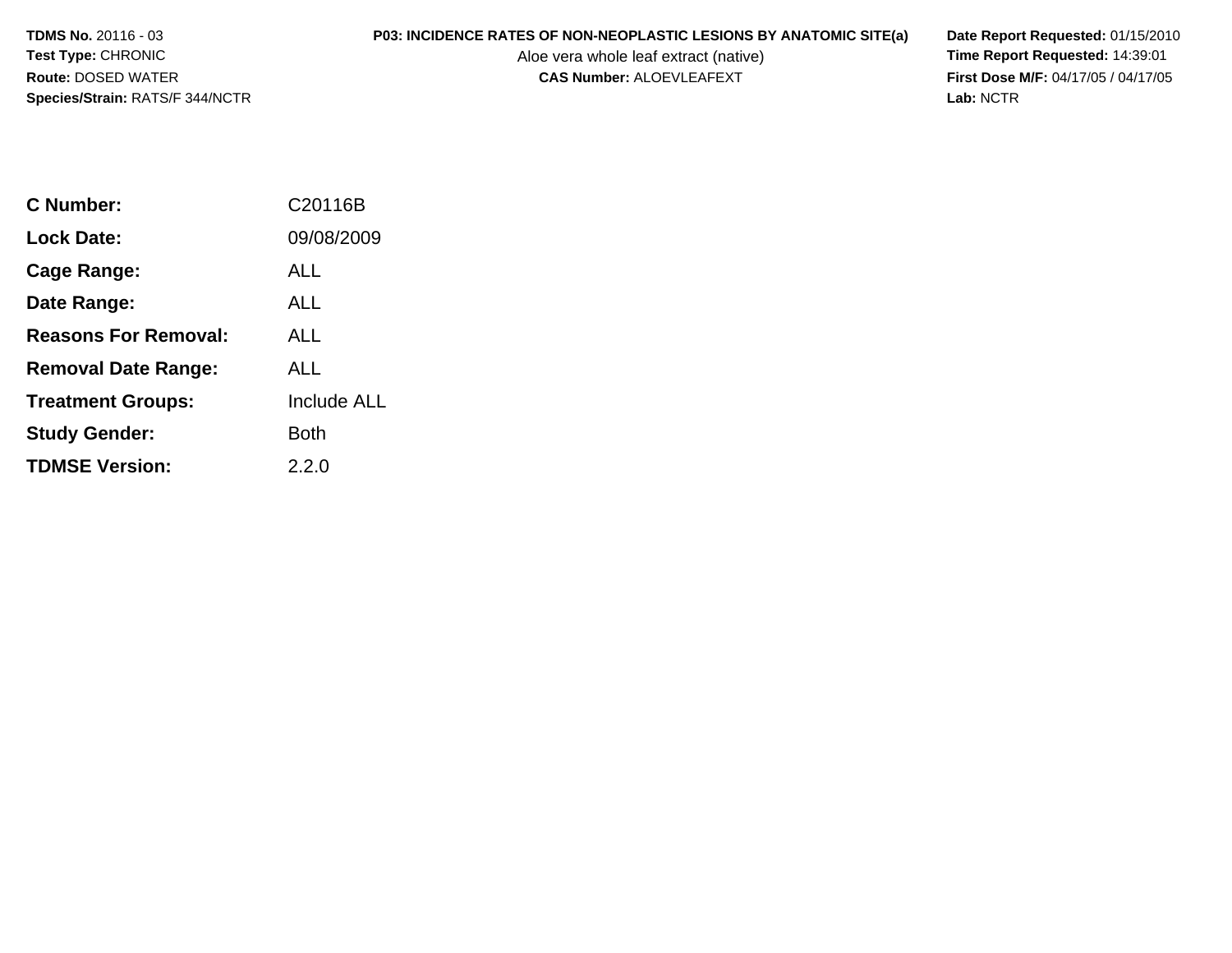Aloe vera whole leaf extract (native)<br>**CAS Number:** ALOEVLEAFEXT

**P03: INCIDENCE RATES OF NON-NEOPLASTIC LESIONS BY ANATOMIC SITE(a) Date Report Requested: 01/15/2010**<br>Aloe vera whole leaf extract (native) **Time Report Requested: 14:39:01 First Dose M/F:** 04/17/05 / 04/17/05<br>Lab: NCTR **Lab:** NCTR

| FISCHER 344 RATS-NCTR RATS MALE         | <b>CONTROL WATER</b> |                | ALOEWHOLLEAF 0.5 ALOEWHOLLEAF 1.0 ALOEWHOLLEAF 1.5 |              |  |
|-----------------------------------------|----------------------|----------------|----------------------------------------------------|--------------|--|
|                                         |                      |                |                                                    |              |  |
| <b>Disposition Summary</b>              |                      |                |                                                    |              |  |
| <b>Animals Initially In Study</b>       | 48                   | 48             | 48                                                 | 48           |  |
| <b>Early Deaths</b>                     |                      |                |                                                    |              |  |
| <b>Moribund Sacrifice</b>               | 28                   | 26             | 23                                                 | 26           |  |
| <b>Natural Death</b>                    | $\overline{2}$       | $5\phantom{a}$ | $\mathbf{2}$                                       | 4            |  |
| <b>Survivors</b>                        |                      |                |                                                    |              |  |
| <b>Moribund Sacrifice</b>               | 3                    |                | 4                                                  | $\mathbf{3}$ |  |
| <b>Terminal Sacrifice</b>               | 15                   | 17             | 19                                                 | 15           |  |
| <b>Animals Examined Microscopically</b> | 48                   | 48             | 48                                                 | 48           |  |
| <b>ALIMENTARY SYSTEM</b>                |                      |                |                                                    |              |  |
| Esophagus                               | (48)                 | (48)           | (48)                                               | (48)         |  |
| Inflammation                            | 1(2%)                | 1(2%)          | 1(2%)                                              |              |  |
| Ulcer                                   | 1(2%)                | 1(2%)          | 1(2%)                                              |              |  |
| Mucosa, Hyperplasia                     | 1(2%)                |                |                                                    |              |  |
| Intestine Large, Ascending Colon        | (47)                 | (47)           | (48)                                               | (46)         |  |
| Hyperplasia                             |                      |                |                                                    | 2(4%)        |  |
| Inflammation                            |                      |                | 1(2%)                                              | 2(4%)        |  |
| Lymphoid Tissue, Hyperplasia            |                      |                |                                                    | 1(2%)        |  |
| Mucosa, Hyperplasia                     |                      | 30 (64%)       | 38 (79%)                                           | 32 (70%)     |  |
| Intestine Large, Cecum                  | (46)                 | (45)           | (48)                                               | (48)         |  |
| Dilatation                              | 1(2%)                |                | 8 (17%)                                            | 17 (35%)     |  |
| Hemorrhage                              |                      |                |                                                    | 1(2%)        |  |
| Hyperplasia                             | 1(2%)                |                |                                                    |              |  |
| Inflammation                            | 1(2%)                |                |                                                    | 2(4%)        |  |
| Ulcer                                   |                      |                |                                                    | 1(2%)        |  |
| Lymphoid Tissue, Hyperplasia            |                      | 2(4%)          | 3(6%)                                              | 1(2%)        |  |
| Mucosa, Hyperplasia                     |                      | 13 (29%)       | 24 (50%)                                           | 25 (52%)     |  |
| Intestine Large, Colon                  | (0)                  | (1)            | (3)                                                | (5)          |  |
| Inflammation                            |                      |                | 1(33%)                                             |              |  |
| Ulcer                                   |                      |                | 1(33%)                                             |              |  |
| Mucosa, Hyperplasia                     |                      | 1 (100%)       | 1(33%)                                             | 4 (80%)      |  |
| Intestine Large, Descending Colon       | (47)                 | (46)           | (46)                                               | (47)         |  |
| Inflammation                            |                      |                | 2(4%)                                              |              |  |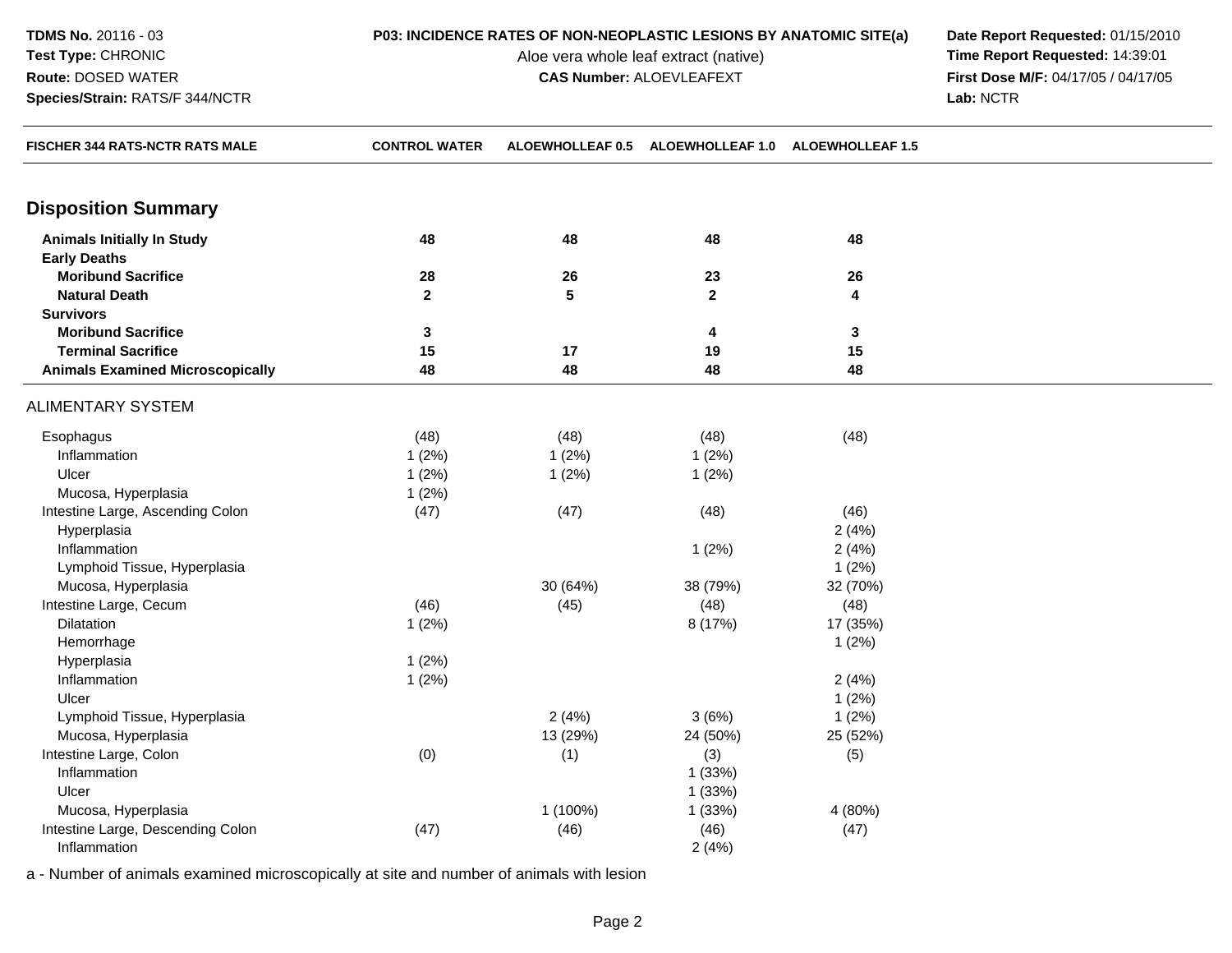### **Test Type:** CHRONIC**Route:** DOSED WATER

**Species/Strain:** RATS/F 344/NCTR

Aloe vera whole leaf extract (native)<br>**CAS Number:** ALOEVLEAFEXT

**P03: INCIDENCE RATES OF NON-NEOPLASTIC LESIONS BY ANATOMIC SITE(a) Date Report Requested: 01/15/2010**<br>Aloe vera whole leaf extract (native) **Time Report Requested: 14:39:01 First Dose M/F:** 04/17/05 / 04/17/05<br>Lab: NCTR **Lab:** NCTR

| FISCHER 344 RATS-NCTR RATS MALE          | <b>CONTROL WATER</b> |          | ALOEWHOLLEAF 0.5 ALOEWHOLLEAF 1.0 ALOEWHOLLEAF 1.5 |          |  |
|------------------------------------------|----------------------|----------|----------------------------------------------------|----------|--|
| Lymphoid Tissue, Hyperplasia             |                      | 1(2%)    |                                                    | 1(2%)    |  |
| Mucosa, Hyperplasia                      |                      | 17 (37%) | 31 (67%)                                           | 30 (64%) |  |
| Intestine Large, Rectum                  | (47)                 | (47)     | (48)                                               | (48)     |  |
| Mucosa, Hyperplasia                      |                      | 1(2%)    | 1(2%)                                              | 4(8%)    |  |
| Intestine Large, Transverse Colon        | (47)                 | (47)     | (47)                                               | (47)     |  |
| Hyperplasia                              |                      |          |                                                    | 1(2%)    |  |
| Inflammation                             |                      |          | 1(2%)                                              |          |  |
| Lymphoid Tissue, Hyperplasia             |                      | 1(2%)    | 2(4%)                                              |          |  |
| Mucosa, Hyperplasia                      |                      | 30 (64%) | 42 (89%)                                           | 34 (72%) |  |
| <b>Intestine Small</b>                   | (0)                  | (1)      | (0)                                                | (0)      |  |
| Intestine Small, Duodenum                | (48)                 | (46)     | (48)                                               | (48)     |  |
| Mucosa, Hyperplasia                      | 1(2%)                | 10 (22%) | 3(6%)                                              | 6 (13%)  |  |
| Intestine Small, Ileum                   | (45)                 | (45)     | (48)                                               | (48)     |  |
| Hyperplasia                              | 1(2%)                |          |                                                    |          |  |
| Inflammation                             | 1(2%)                |          | 1(2%)                                              |          |  |
| Lymphoid Tissue, Hyperplasia             |                      | 1(2%)    |                                                    | 2(4%)    |  |
| Mucosa, Hyperplasia                      |                      | 3(7%)    | 3(6%)                                              | 2(4%)    |  |
| Intestine Small, Jejunum                 | (45)                 | (44)     | (46)                                               | (46)     |  |
| Inflammation                             |                      |          |                                                    | 1(2%)    |  |
| Lymphatic, Dilatation                    |                      |          | 1(2%)                                              |          |  |
| Lymphoid Tissue, Hyperplasia             | 1(2%)                | 1(2%)    | 1(2%)                                              | 1(2%)    |  |
| Mucosa, Hyperplasia                      |                      | 1(2%)    | 2(4%)                                              | 3(7%)    |  |
| Liver                                    | (48)                 | (48)     | (48)                                               | (48)     |  |
| Angiectasis                              |                      |          | 1(2%)                                              | 1(2%)    |  |
| <b>Basophilic Focus</b>                  |                      |          | 2(4%)                                              |          |  |
| Basophilic Focus, Multiple               |                      | 1(2%)    | 1(2%)                                              | 1(2%)    |  |
| <b>Cyst Multilocular</b>                 | 1(2%)                |          |                                                    | 1(2%)    |  |
| Degeneration, Cystic                     | 9(19%)               | 6 (13%)  | 2(4%)                                              |          |  |
| Eosinophilic Focus                       | 4(8%)                |          |                                                    | 1(2%)    |  |
| Eosinophilic Focus, Multiple             | 1(2%)                |          | 1(2%)                                              |          |  |
| Granuloma                                | 2(4%)                | 5 (10%)  | 6 (13%)                                            | 10 (21%) |  |
| Hematopoietic Cell Proliferation         |                      | 1(2%)    | 1(2%)                                              | 1(2%)    |  |
| Hemorrhage                               |                      |          | 1(2%)                                              |          |  |
| Hepatodiaphragmatic Nodule               | 1(2%)                | 2(4%)    | 2(4%)                                              | 1(2%)    |  |
| Infiltration Cellular, Lymphocyte        |                      | 1(2%)    | 4(8%)                                              | 3(6%)    |  |
| Infiltration Cellular, Polymorphonuclear |                      |          |                                                    | 1(2%)    |  |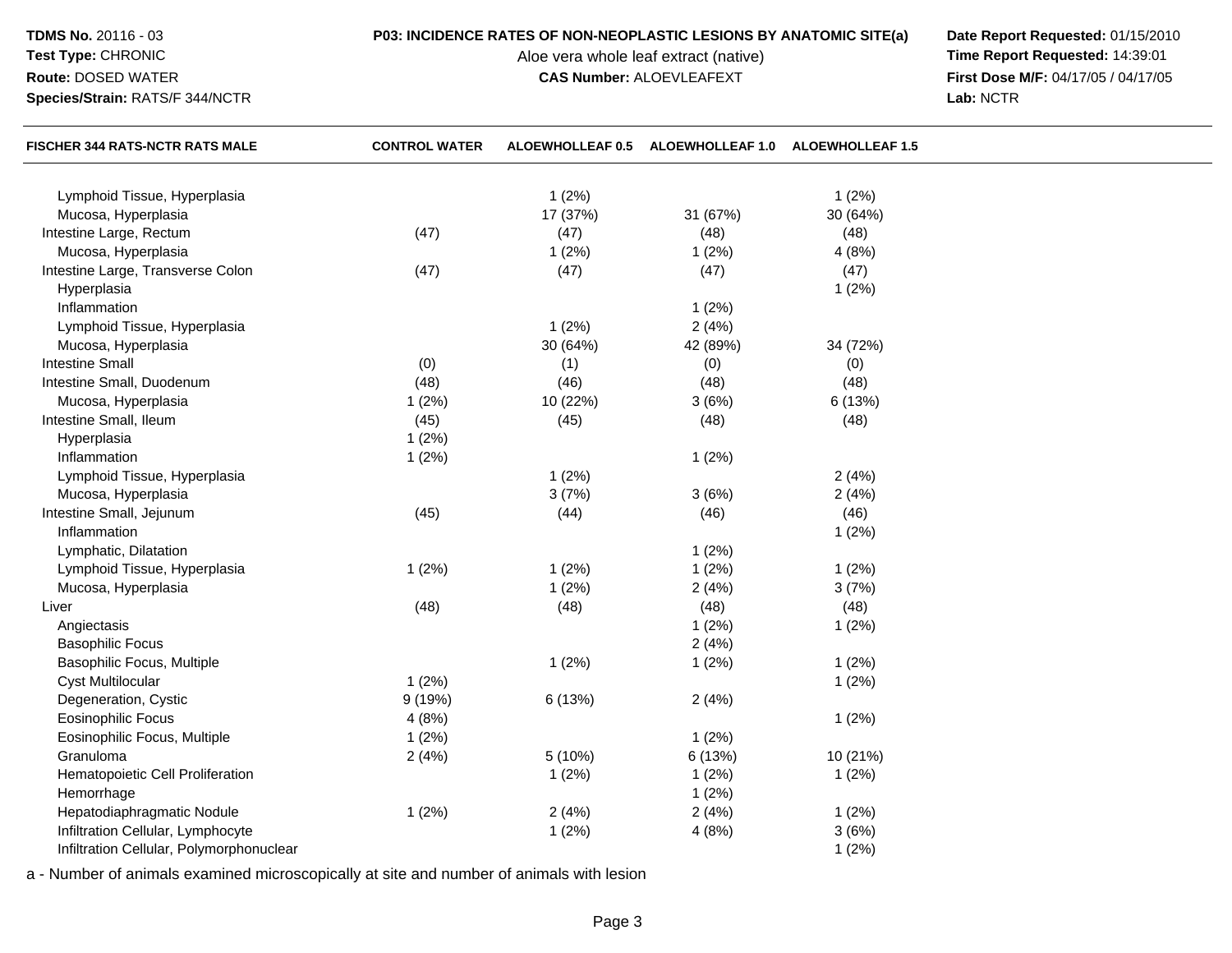### **Test Type:** CHRONIC

## **Route:** DOSED WATER

**Species/Strain:** RATS/F 344/NCTR

# **P03: INCIDENCE RATES OF NON-NEOPLASTIC LESIONS BY ANATOMIC SITE(a) Date Report Requested: 01/15/2010**<br>Aloe vera whole leaf extract (native) **Time Report Requested: 14:39:01**

Aloe vera whole leaf extract (native)<br>**CAS Number:** ALOEVLEAFEXT

**First Dose M/F:** 04/17/05 / 04/17/05<br>Lab: NCTR **Lab:** NCTR

| FISCHER 344 RATS-NCTR RATS MALE                   | <b>CONTROL WATER</b> | <b>ALOEWHOLLEAF 0.5</b> | <b>ALOEWHOLLEAF 1.0</b> | <b>ALOEWHOLLEAF 1.5</b> |  |
|---------------------------------------------------|----------------------|-------------------------|-------------------------|-------------------------|--|
| Necrosis, Coagulative                             | 1(2%)                | 2(4%)                   |                         | 2(4%)                   |  |
| Regeneration                                      |                      |                         |                         | 1(2%)                   |  |
| <b>Tension Lipidosis</b>                          |                      |                         |                         | 1(2%)                   |  |
| Vacuolization Cytoplasmic                         | 12 (25%)             | 14 (29%)                | 6 (13%)                 | 1(2%)                   |  |
| Artery, Media, Hypertrophy                        |                      | $1(2\%)$                |                         |                         |  |
| Bile Duct, Hyperplasia                            | 15 (31%)             | 16 (33%)                | 9(19%)                  | 5(10%)                  |  |
| Caudate Lobe, Developmental Malformation          |                      |                         | 1(2%)                   |                         |  |
| Centrilobular, Degeneration                       |                      | 1(2%)                   | 2(4%)                   |                         |  |
| Centrilobular, Necrosis                           | 1(2%)                | 1(2%)                   | 1(2%)                   | 1(2%)                   |  |
| Hepatocyte, Periportal, Hypertrophy               |                      |                         |                         | 1(2%)                   |  |
| Left Lateral Lobe, Developmental Malformation     | 1(2%)                | 2(4%)                   | 2(4%)                   | 1(2%)                   |  |
| Median Lobe, Developmental Malformation           |                      |                         |                         | 1(2%)                   |  |
| Periductular, Fibrosis                            |                      | 1(2%)                   |                         |                         |  |
| Right Lateral Lobe, Developmental<br>Malformation |                      |                         |                         | 1(2%)                   |  |
| Mesentery                                         | (10)                 | (10)                    | (4)                     | (5)                     |  |
| <b>Accessory Spleen</b>                           |                      |                         | 1(25%)                  |                         |  |
| <b>Ectopic Tissue</b>                             |                      |                         |                         | 1(20%)                  |  |
| Hemorrhage                                        | 1(10%)               |                         |                         |                         |  |
| Inflammation                                      |                      |                         | 1(25%)                  | 1(20%)                  |  |
| Polyarteritis                                     |                      | $1(10\%)$               |                         | 1(20%)                  |  |
| Thrombosis                                        | $1(10\%)$            |                         |                         | 1(20%)                  |  |
| Fat, Necrosis                                     | 7 (70%)              | 6(60%)                  | 2(50%)                  | 2(40%)                  |  |
| Oral Mucosa                                       | (2)                  | (1)                     | (2)                     | (1)                     |  |
| Keratin Cyst                                      |                      |                         | 1(50%)                  |                         |  |
| Epithelium, Hyperplasia                           | 1 (50%)              |                         |                         |                         |  |
| Pancreas                                          | (48)                 | (48)                    | (48)                    | (48)                    |  |
| Infiltration Cellular, Lymphocyte                 |                      |                         |                         | 1(2%)                   |  |
| Polyarteritis                                     | 3(6%)                |                         | 3(6%)                   |                         |  |
| Acinar Cell, Atrophy                              | 12 (25%)             | 17 (35%)                | 19 (40%)                | 24 (50%)                |  |
| <b>Proximal Colon</b>                             | (44)                 | (44)                    | (46)                    | (41)                    |  |
| Hemorrhage                                        |                      |                         |                         | 1(2%)                   |  |
| Hyperplasia, Lymphoid                             |                      |                         |                         | 1(2%)                   |  |
| Inflammation                                      | 1(2%)                | 4(9%)                   | 3(7%)                   | 1(2%)                   |  |
| Ulcer                                             |                      | 2(5%)                   |                         |                         |  |
| Mucosa, Hyperplasia                               |                      | 29 (66%)                | 36 (78%)                | 32 (78%)                |  |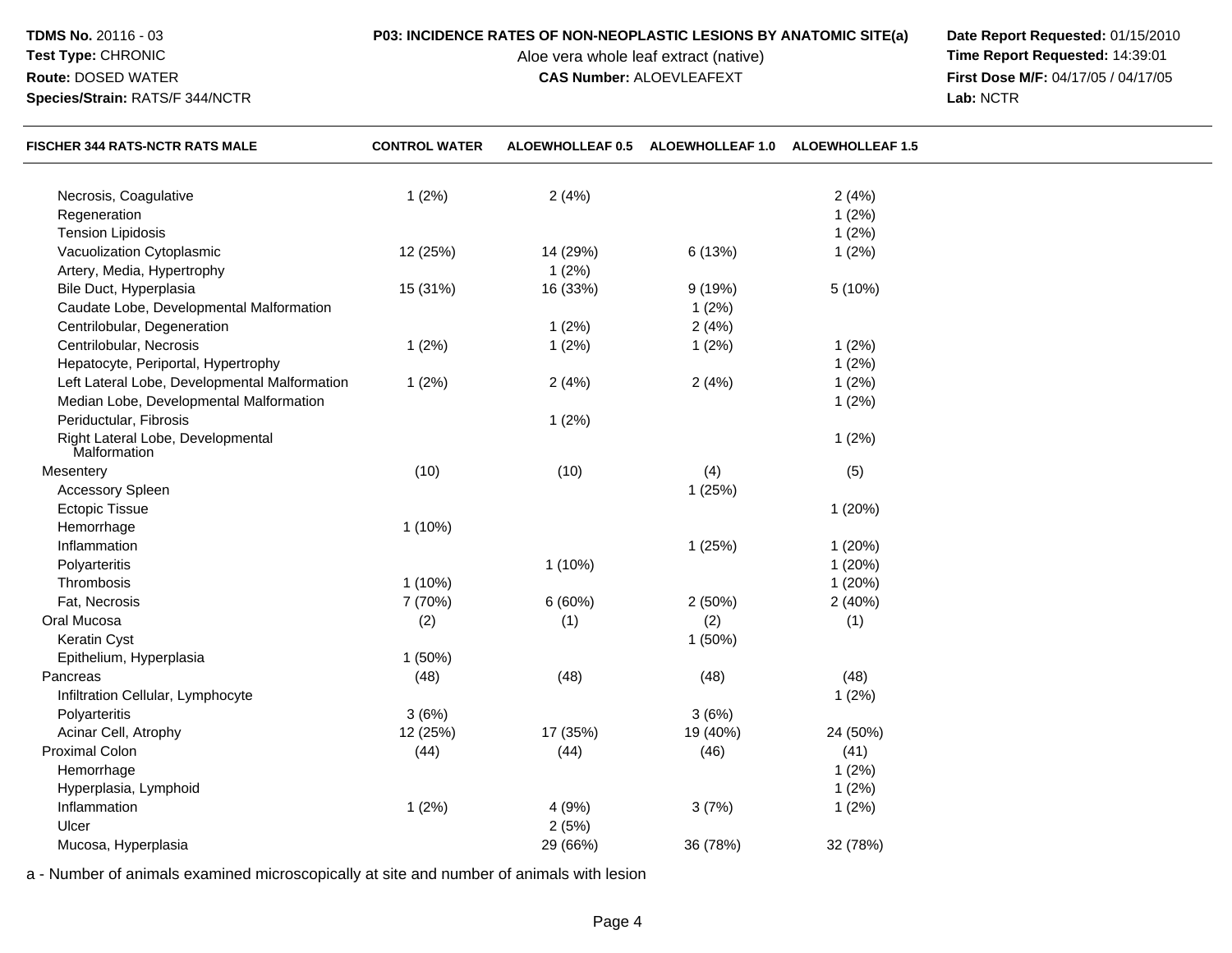### **Test Type:** CHRONIC**Route:** DOSED WATER

**Species/Strain:** RATS/F 344/NCTR

Aloe vera whole leaf extract (native)<br>**CAS Number:** ALOEVLEAFEXT

**P03: INCIDENCE RATES OF NON-NEOPLASTIC LESIONS BY ANATOMIC SITE(a) Date Report Requested: 01/15/2010**<br>Aloe vera whole leaf extract (native) **Time Report Requested: 14:39:01 First Dose M/F:** 04/17/05 / 04/17/05<br>Lab: NCTR **Lab:** NCTR

| FISCHER 344 RATS-NCTR RATS MALE                                   | <b>CONTROL WATER</b> |                                 | ALOEWHOLLEAF 0.5 ALOEWHOLLEAF 1.0 ALOEWHOLLEAF 1.5 |          |  |
|-------------------------------------------------------------------|----------------------|---------------------------------|----------------------------------------------------|----------|--|
| Salivary Glands                                                   | (48)                 | (48)                            | (48)                                               | (48)     |  |
| Acinar Cell, Atrophy                                              |                      | 1(2%)                           |                                                    |          |  |
| Sublingual Gland, Infiltration Cellular                           |                      | 1(2%)                           |                                                    |          |  |
| Stomach, Forestomach                                              | (48)                 | (47)                            | (48)                                               | (48)     |  |
| Edema                                                             | 1(2%)                | 4 (9%)                          | 1(2%)                                              |          |  |
| Hyperplasia                                                       | 10 (21%)             | 13 (28%)                        | 9(19%)                                             | 2(4%)    |  |
| Inflammation                                                      | 11 (23%)             | 9(19%)                          | 5 (10%)                                            | 3(6%)    |  |
| Perforation                                                       |                      | 1(2%)                           |                                                    |          |  |
| Ulcer                                                             | 3(6%)                | 3(6%)                           | 3(6%)                                              | 1(2%)    |  |
| Stomach, Glandular                                                | (48)                 | (47)                            | (48)                                               | (48)     |  |
| Diverticulum                                                      |                      | 1(2%)                           |                                                    |          |  |
| Edema                                                             | 1(2%)                | 1(2%)                           |                                                    | 1(2%)    |  |
| Erosion                                                           | 1(2%)                |                                 |                                                    |          |  |
| Inflammation                                                      | 1(2%)                | 3(6%)                           | 3(6%)                                              |          |  |
| Mineralization                                                    | 1(2%)                |                                 |                                                    |          |  |
| Ulcer                                                             |                      | 1(2%)                           |                                                    |          |  |
| Mucosa, Hyperplasia                                               | 1(2%)                | 12 (26%)                        | 7 (15%)                                            | 11 (23%) |  |
| Mucosa, Necrosis, Focal                                           | 2(4%)                |                                 | 1(2%)                                              |          |  |
| <b>CARDIOVASCULAR SYSTEM</b>                                      |                      |                                 |                                                    |          |  |
| <b>Blood Vessel</b>                                               | (48)                 | (48)                            | (48)                                               | (48)     |  |
| Heart                                                             | (48)                 | (48)                            | (48)                                               | (48)     |  |
| Cardiomyopathy                                                    | 34 (71%)             | 39 (81%)                        | 38 (79%)                                           | 32 (67%) |  |
| Dilatation                                                        |                      |                                 | 1(2%)                                              |          |  |
| Atrium, Dilatation                                                |                      |                                 | 1(2%)                                              |          |  |
| Atrium, Thrombus                                                  | 6(13%)               | 9(19%)                          | 10 (21%)                                           | 4(8%)    |  |
| Atrium, Myocardium, Degeneration                                  |                      | 1(2%)                           |                                                    |          |  |
|                                                                   |                      |                                 |                                                    |          |  |
| <b>ENDOCRINE SYSTEM</b>                                           |                      |                                 |                                                    |          |  |
| <b>Adrenal Cortex</b>                                             | (48)                 | (48)                            | (48)                                               | (48)     |  |
| <b>Accessory Adrenal Cortical Nodule</b>                          |                      | 1(2%)                           | 1(2%)                                              |          |  |
| Angiectasis                                                       | 2(4%)                | 2(4%)                           | 2(4%)                                              | 2(4%)    |  |
| Atrophy                                                           | 1(2%)                | 2(4%)                           | 1(2%)                                              |          |  |
| <b>All contracts of a characterized and a contract of a state</b> |                      | and the control of the state of |                                                    |          |  |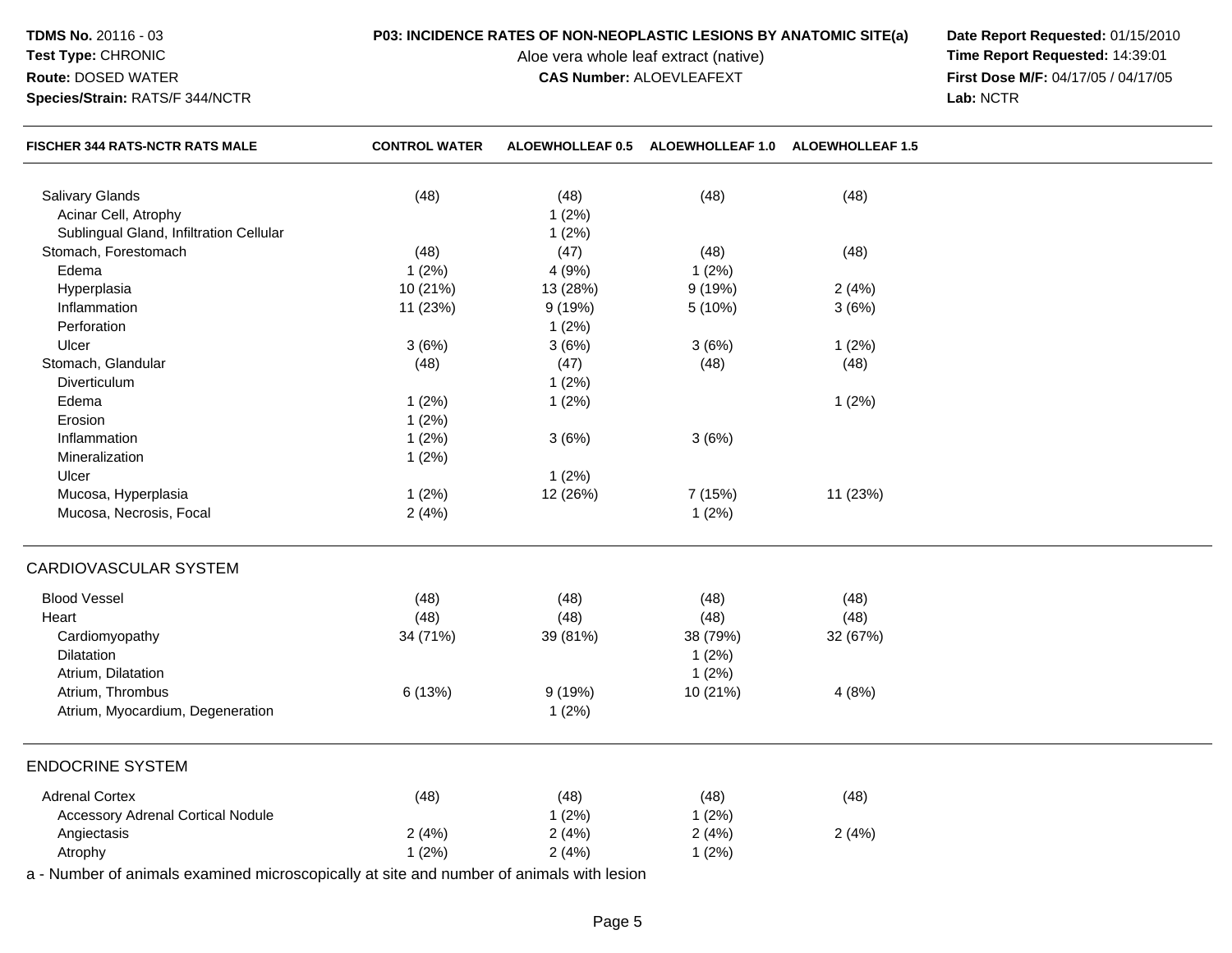### **Test Type:** CHRONIC**Route:** DOSED WATER

**Species/Strain:** RATS/F 344/NCTR

Aloe vera whole leaf extract (native)<br>**CAS Number:** ALOEVLEAFEXT

**P03: INCIDENCE RATES OF NON-NEOPLASTIC LESIONS BY ANATOMIC SITE(a) Date Report Requested: 01/15/2010**<br>Aloe vera whole leaf extract (native) **Time Report Requested: 14:39:01 First Dose M/F:** 04/17/05 / 04/17/05<br>Lab: NCTR **Lab:** NCTR

| 1(2%)<br>Hyperplasia, Focal<br>2(4%)<br>2(4%)<br>3(6%)<br>8 (17%)<br>Hypertrophy, Focal<br>3(6%)<br>2(4%)<br>Necrosis, Coagulative<br>1(2%)<br>Thrombus<br>1(2%)<br>Vacuolization Cytoplasmic<br>14 (29%)<br>24 (50%)<br>22 (46%)<br>15 (31%)<br>Adrenal Medulla<br>(48)<br>(47)<br>(48)<br>(48)<br>3(6%)<br>2(4%)<br>2(4%)<br>3(6%)<br>Angiectasis<br>Hyperplasia, Focal<br>10 (21%)<br>4 (9%)<br>3(6%)<br>6 (13%)<br>Islets, Pancreatic<br>(48)<br>(48)<br>(48)<br>(48)<br>Hyperplasia<br>1(2%)<br>1(2%)<br>Parathyroid Gland<br>(47)<br>(48)<br>(46)<br>(48)<br>Hyperplasia, Focal<br>1(2%)<br><b>Pituitary Gland</b><br>(48)<br>(48)<br>(47)<br>(48)<br>Angiectasis<br>2(4%)<br>2(4%)<br>5 (10%)<br>Hemorrhage<br>1(2%)<br>1(2%)<br>Pars Distalis, Cyst<br>1(2%)<br>2(4%)<br>1(2%)<br>2(4%)<br>Pars Distalis, Hyperplasia<br>5(10%)<br>4(9%)<br>5(10%)<br>Pars Intermedia, Cyst<br>1(2%)<br>1(2%)<br><b>Thyroid Gland</b><br>(48)<br>(47)<br>(48)<br>(48)<br>Ultimobranchial Cyst<br>1(2%)<br>C-cell, Hyperplasia<br>8 (17%)<br>7 (15%)<br>6 (13%)<br>6(13%)<br>Follicular Cell, Hyperplasia<br>1(2%)<br>1(2%)<br>1(2%)<br>1(2%)<br><b>GENERAL BODY SYSTEM</b><br><b>Tissue NOS</b><br>(0)<br>(1)<br>(2)<br>(0)<br><b>GENITAL SYSTEM</b><br>Epididymis<br>(48)<br>(48)<br>(48)<br>(48)<br>1(2%)<br>Atrophy<br>1(2%)<br><b>Exfoliated Germ Cell</b><br>37 (77%)<br>36 (75%)<br>23 (48%)<br>27 (56%)<br>2(4%)<br>Granuloma Sperm<br>Hypospermia<br>28 (58%)<br>25 (52%)<br>27 (56%)<br>26 (54%)<br>Inflammation<br>1(2%)<br>1(2%) | FISCHER 344 RATS-NCTR RATS MALE | <b>CONTROL WATER</b> | ALOEWHOLLEAF 0.5 ALOEWHOLLEAF 1.0 ALOEWHOLLEAF 1.5 |  |
|-------------------------------------------------------------------------------------------------------------------------------------------------------------------------------------------------------------------------------------------------------------------------------------------------------------------------------------------------------------------------------------------------------------------------------------------------------------------------------------------------------------------------------------------------------------------------------------------------------------------------------------------------------------------------------------------------------------------------------------------------------------------------------------------------------------------------------------------------------------------------------------------------------------------------------------------------------------------------------------------------------------------------------------------------------------------------------------------------------------------------------------------------------------------------------------------------------------------------------------------------------------------------------------------------------------------------------------------------------------------------------------------------------------------------------------------------------------------------------------------------------------------------------------|---------------------------------|----------------------|----------------------------------------------------|--|
|                                                                                                                                                                                                                                                                                                                                                                                                                                                                                                                                                                                                                                                                                                                                                                                                                                                                                                                                                                                                                                                                                                                                                                                                                                                                                                                                                                                                                                                                                                                                     |                                 |                      |                                                    |  |
|                                                                                                                                                                                                                                                                                                                                                                                                                                                                                                                                                                                                                                                                                                                                                                                                                                                                                                                                                                                                                                                                                                                                                                                                                                                                                                                                                                                                                                                                                                                                     |                                 |                      |                                                    |  |
|                                                                                                                                                                                                                                                                                                                                                                                                                                                                                                                                                                                                                                                                                                                                                                                                                                                                                                                                                                                                                                                                                                                                                                                                                                                                                                                                                                                                                                                                                                                                     |                                 |                      |                                                    |  |
|                                                                                                                                                                                                                                                                                                                                                                                                                                                                                                                                                                                                                                                                                                                                                                                                                                                                                                                                                                                                                                                                                                                                                                                                                                                                                                                                                                                                                                                                                                                                     |                                 |                      |                                                    |  |
|                                                                                                                                                                                                                                                                                                                                                                                                                                                                                                                                                                                                                                                                                                                                                                                                                                                                                                                                                                                                                                                                                                                                                                                                                                                                                                                                                                                                                                                                                                                                     |                                 |                      |                                                    |  |
|                                                                                                                                                                                                                                                                                                                                                                                                                                                                                                                                                                                                                                                                                                                                                                                                                                                                                                                                                                                                                                                                                                                                                                                                                                                                                                                                                                                                                                                                                                                                     |                                 |                      |                                                    |  |
|                                                                                                                                                                                                                                                                                                                                                                                                                                                                                                                                                                                                                                                                                                                                                                                                                                                                                                                                                                                                                                                                                                                                                                                                                                                                                                                                                                                                                                                                                                                                     |                                 |                      |                                                    |  |
|                                                                                                                                                                                                                                                                                                                                                                                                                                                                                                                                                                                                                                                                                                                                                                                                                                                                                                                                                                                                                                                                                                                                                                                                                                                                                                                                                                                                                                                                                                                                     |                                 |                      |                                                    |  |
|                                                                                                                                                                                                                                                                                                                                                                                                                                                                                                                                                                                                                                                                                                                                                                                                                                                                                                                                                                                                                                                                                                                                                                                                                                                                                                                                                                                                                                                                                                                                     |                                 |                      |                                                    |  |
|                                                                                                                                                                                                                                                                                                                                                                                                                                                                                                                                                                                                                                                                                                                                                                                                                                                                                                                                                                                                                                                                                                                                                                                                                                                                                                                                                                                                                                                                                                                                     |                                 |                      |                                                    |  |
|                                                                                                                                                                                                                                                                                                                                                                                                                                                                                                                                                                                                                                                                                                                                                                                                                                                                                                                                                                                                                                                                                                                                                                                                                                                                                                                                                                                                                                                                                                                                     |                                 |                      |                                                    |  |
|                                                                                                                                                                                                                                                                                                                                                                                                                                                                                                                                                                                                                                                                                                                                                                                                                                                                                                                                                                                                                                                                                                                                                                                                                                                                                                                                                                                                                                                                                                                                     |                                 |                      |                                                    |  |
|                                                                                                                                                                                                                                                                                                                                                                                                                                                                                                                                                                                                                                                                                                                                                                                                                                                                                                                                                                                                                                                                                                                                                                                                                                                                                                                                                                                                                                                                                                                                     |                                 |                      |                                                    |  |
|                                                                                                                                                                                                                                                                                                                                                                                                                                                                                                                                                                                                                                                                                                                                                                                                                                                                                                                                                                                                                                                                                                                                                                                                                                                                                                                                                                                                                                                                                                                                     |                                 |                      |                                                    |  |
|                                                                                                                                                                                                                                                                                                                                                                                                                                                                                                                                                                                                                                                                                                                                                                                                                                                                                                                                                                                                                                                                                                                                                                                                                                                                                                                                                                                                                                                                                                                                     |                                 |                      |                                                    |  |
|                                                                                                                                                                                                                                                                                                                                                                                                                                                                                                                                                                                                                                                                                                                                                                                                                                                                                                                                                                                                                                                                                                                                                                                                                                                                                                                                                                                                                                                                                                                                     |                                 |                      |                                                    |  |
|                                                                                                                                                                                                                                                                                                                                                                                                                                                                                                                                                                                                                                                                                                                                                                                                                                                                                                                                                                                                                                                                                                                                                                                                                                                                                                                                                                                                                                                                                                                                     |                                 |                      |                                                    |  |
|                                                                                                                                                                                                                                                                                                                                                                                                                                                                                                                                                                                                                                                                                                                                                                                                                                                                                                                                                                                                                                                                                                                                                                                                                                                                                                                                                                                                                                                                                                                                     |                                 |                      |                                                    |  |
|                                                                                                                                                                                                                                                                                                                                                                                                                                                                                                                                                                                                                                                                                                                                                                                                                                                                                                                                                                                                                                                                                                                                                                                                                                                                                                                                                                                                                                                                                                                                     |                                 |                      |                                                    |  |
|                                                                                                                                                                                                                                                                                                                                                                                                                                                                                                                                                                                                                                                                                                                                                                                                                                                                                                                                                                                                                                                                                                                                                                                                                                                                                                                                                                                                                                                                                                                                     |                                 |                      |                                                    |  |
|                                                                                                                                                                                                                                                                                                                                                                                                                                                                                                                                                                                                                                                                                                                                                                                                                                                                                                                                                                                                                                                                                                                                                                                                                                                                                                                                                                                                                                                                                                                                     |                                 |                      |                                                    |  |
|                                                                                                                                                                                                                                                                                                                                                                                                                                                                                                                                                                                                                                                                                                                                                                                                                                                                                                                                                                                                                                                                                                                                                                                                                                                                                                                                                                                                                                                                                                                                     |                                 |                      |                                                    |  |
|                                                                                                                                                                                                                                                                                                                                                                                                                                                                                                                                                                                                                                                                                                                                                                                                                                                                                                                                                                                                                                                                                                                                                                                                                                                                                                                                                                                                                                                                                                                                     |                                 |                      |                                                    |  |
|                                                                                                                                                                                                                                                                                                                                                                                                                                                                                                                                                                                                                                                                                                                                                                                                                                                                                                                                                                                                                                                                                                                                                                                                                                                                                                                                                                                                                                                                                                                                     |                                 |                      |                                                    |  |
|                                                                                                                                                                                                                                                                                                                                                                                                                                                                                                                                                                                                                                                                                                                                                                                                                                                                                                                                                                                                                                                                                                                                                                                                                                                                                                                                                                                                                                                                                                                                     |                                 |                      |                                                    |  |
|                                                                                                                                                                                                                                                                                                                                                                                                                                                                                                                                                                                                                                                                                                                                                                                                                                                                                                                                                                                                                                                                                                                                                                                                                                                                                                                                                                                                                                                                                                                                     |                                 |                      |                                                    |  |
|                                                                                                                                                                                                                                                                                                                                                                                                                                                                                                                                                                                                                                                                                                                                                                                                                                                                                                                                                                                                                                                                                                                                                                                                                                                                                                                                                                                                                                                                                                                                     |                                 |                      |                                                    |  |
|                                                                                                                                                                                                                                                                                                                                                                                                                                                                                                                                                                                                                                                                                                                                                                                                                                                                                                                                                                                                                                                                                                                                                                                                                                                                                                                                                                                                                                                                                                                                     |                                 |                      |                                                    |  |
|                                                                                                                                                                                                                                                                                                                                                                                                                                                                                                                                                                                                                                                                                                                                                                                                                                                                                                                                                                                                                                                                                                                                                                                                                                                                                                                                                                                                                                                                                                                                     |                                 |                      |                                                    |  |
|                                                                                                                                                                                                                                                                                                                                                                                                                                                                                                                                                                                                                                                                                                                                                                                                                                                                                                                                                                                                                                                                                                                                                                                                                                                                                                                                                                                                                                                                                                                                     |                                 |                      |                                                    |  |
|                                                                                                                                                                                                                                                                                                                                                                                                                                                                                                                                                                                                                                                                                                                                                                                                                                                                                                                                                                                                                                                                                                                                                                                                                                                                                                                                                                                                                                                                                                                                     |                                 |                      |                                                    |  |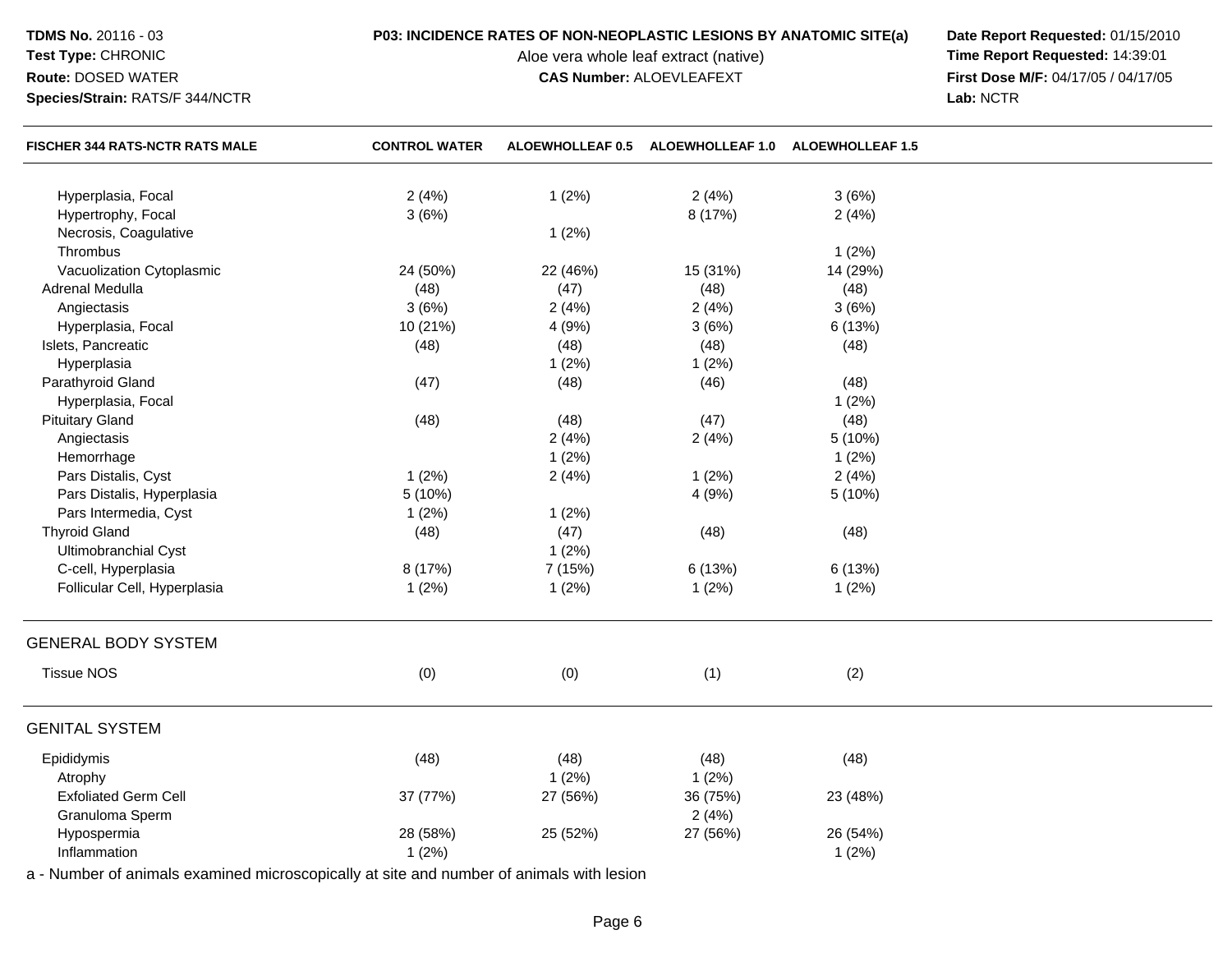# **P03: INCIDENCE RATES OF NON-NEOPLASTIC LESIONS BY ANATOMIC SITE(a) Date Report Requested: 01/15/2010**<br>Aloe vera whole leaf extract (native) **Time Report Requested: 14:39:01**

**Test Type:** CHRONIC**Route:** DOSED WATER

**Species/Strain:** RATS/F 344/NCTR

Aloe vera whole leaf extract (native)<br>**CAS Number:** ALOEVLEAFEXT

**First Dose M/F:** 04/17/05 / 04/17/05<br>Lab: NCTR **Lab:** NCTR

| <b>FISCHER 344 RATS-NCTR RATS MALE</b>     | <b>CONTROL WATER</b> |          | ALOEWHOLLEAF 0.5 ALOEWHOLLEAF 1.0 ALOEWHOLLEAF 1.5 |          |  |
|--------------------------------------------|----------------------|----------|----------------------------------------------------|----------|--|
| <b>Preputial Gland</b>                     | (48)                 | (48)     | (48)                                               | (48)     |  |
| Atrophy                                    |                      | 1(2%)    |                                                    | 1(2%)    |  |
| Inflammation                               | 38 (79%)             | 41 (85%) | 39 (81%)                                           | 37 (77%) |  |
| Duct, Ectasia                              | 6(13%)               | 13 (27%) | 13 (27%)                                           | 9(19%)   |  |
| Duct, Hyperplasia                          |                      | 1(2%)    | 1(2%)                                              |          |  |
| Prostate                                   | (48)                 | (48)     | (48)                                               | (48)     |  |
| Atrophy                                    |                      | 1(2%)    |                                                    |          |  |
| Inflammation                               | 34 (71%)             | 32 (67%) | 36 (75%)                                           | 27 (56%) |  |
| Seminal Vesicle                            | (48)                 | (48)     | (48)                                               | (48)     |  |
| Atrophy                                    | 4(8%)                | 11 (23%) | 8 (17%)                                            | 6 (13%)  |  |
| <b>Decreased Secretory Fluid</b>           | 7 (15%)              | 8 (17%)  | 9(19%)                                             | 9(19%)   |  |
| <b>Testes</b>                              | (48)                 | (48)     | (48)                                               | (48)     |  |
| Granuloma Sperm                            | 1(2%)                |          |                                                    |          |  |
| Inflammation                               | 1(2%)                |          |                                                    |          |  |
| Polyarteritis                              | 1(2%)                |          | 1(2%)                                              |          |  |
| Interstitial Cell, Hyperplasia             | 3(6%)                | 2(4%)    | 2(4%)                                              | 4(8%)    |  |
| Seminiferous Tubule, Atrophy               | 17 (35%)             | 11 (23%) | 17 (35%)                                           | 8 (17%)  |  |
| <b>HEMATOPOIETIC SYSTEM</b>                |                      |          |                                                    |          |  |
| <b>Bone Marrow</b>                         | (48)                 | (48)     | (48)                                               | (48)     |  |
| Atrophy                                    | 8 (17%)              | 3(6%)    | 4(8%)                                              | 2(4%)    |  |
| Hyperplasia                                | 7 (15%)              | 8 (17%)  | 4(8%)                                              | 5(10%)   |  |
| Myeloid Cell, Hyperplasia                  |                      | 1(2%)    | 1(2%)                                              | 1(2%)    |  |
| Lymph Node                                 | (24)                 | (13)     | (19)                                               | (17)     |  |
| Lumbar, Degeneration, Cystic               | 4 (17%)              | 4 (31%)  | 2(11%)                                             | 1(6%)    |  |
| Lumbar, Hyperplasia, Lymphoid              |                      | 1(8%)    |                                                    | 1(6%)    |  |
| Lumbar, Infiltration Cellular, Plasma Cell |                      | 1(8%)    |                                                    |          |  |
| Mediastinal, Degeneration, Cystic          | 1(4%)                |          | 1(5%)                                              |          |  |
| Mediastinal, Hemorrhage                    | 1(4%)                | 2(15%)   | 1(5%)                                              | 1(6%)    |  |
| Mediastinal, Pigmentation                  |                      | 1(8%)    |                                                    |          |  |
| Mediastinal, Medulla, Sinus, Dilatation    |                      |          | 1(5%)                                              |          |  |
| Medulla, Pancreatic, Sinus, Dilatation     | 1(4%)                |          | 2(11%)                                             |          |  |
| Medulla, Renal, Sinus, Dilatation          |                      | 1(8%)    |                                                    |          |  |
| Medulla, Sinus, Dilatation                 | 1(4%)                |          |                                                    |          |  |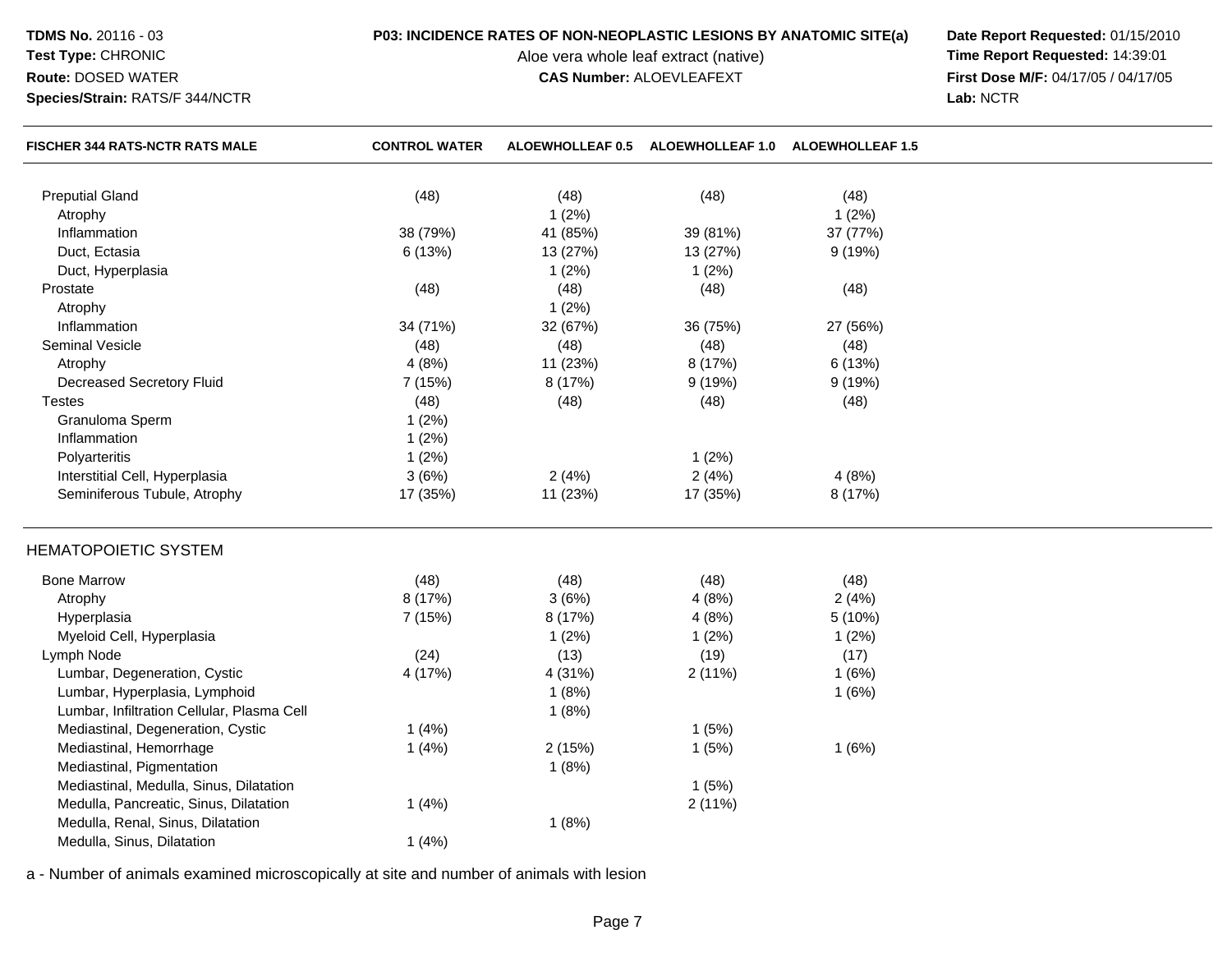### **Test Type:** CHRONIC

### **Route:** DOSED WATER

**Species/Strain:** RATS/F 344/NCTR

# **P03: INCIDENCE RATES OF NON-NEOPLASTIC LESIONS BY ANATOMIC SITE(a) Date Report Requested: 01/15/2010**<br>Aloe vera whole leaf extract (native) **Time Report Requested: 14:39:01**

Aloe vera whole leaf extract (native)<br>**CAS Number:** ALOEVLEAFEXT

**First Dose M/F:** 04/17/05 / 04/17/05<br>Lab: NCTR **Lab:** NCTR

| <b>FISCHER 344 RATS-NCTR RATS MALE</b>         | <b>CONTROL WATER</b> |          | ALOEWHOLLEAF 0.5 ALOEWHOLLEAF 1.0 ALOEWHOLLEAF 1.5 |          |  |
|------------------------------------------------|----------------------|----------|----------------------------------------------------|----------|--|
| Pancreatic, Degeneration, Cystic               |                      |          | 1(5%)                                              | 1(6%)    |  |
| Pancreatic, Hyperplasia, Lymphoid              | 1(4%)                | 1(8%)    | 3(16%)                                             | 2(12%)   |  |
| Pancreatic, Infiltration Cellular, Plasma Cell | 1(4%)                |          |                                                    |          |  |
| Pancreatic, Pigmentation                       |                      |          | 1(5%)                                              |          |  |
| Renal, Degeneration, Cystic                    | 2(8%)                | 1(8%)    | 1(5%)                                              | 2(12%)   |  |
| Renal, Hemorrhage                              |                      |          | 1(5%)                                              |          |  |
| Renal, Hyperplasia, Lymphoid                   |                      | 2(15%)   |                                                    |          |  |
| Renal, Infiltration Cellular, Plasma Cell      |                      | 1(8%)    |                                                    |          |  |
| Renal, Pigmentation                            |                      |          | 1(5%)                                              |          |  |
| Lymph Node, Mandibular                         | (48)                 | (48)     | (48)                                               | (48)     |  |
| Atrophy, Lymphocyte                            | 1(2%)                | 1(2%)    |                                                    |          |  |
| Degeneration, Cystic                           | 11 (23%)             | 9(19%)   | 5(10%)                                             | 5(10%)   |  |
| Hematopoietic Cell Proliferation               | 1(2%)                |          |                                                    |          |  |
| Hemorrhage                                     |                      | 1(2%)    |                                                    |          |  |
| Hyperplasia, Lymphoid                          | 1(2%)                | 2(4%)    | 3(6%)                                              |          |  |
| Infiltration Cellular, Plasma Cell             | 9(19%)               | 14 (29%) | 10 (21%)                                           | 11 (23%) |  |
| Necrosis, Lymphoid                             | 1(2%)                |          |                                                    |          |  |
| Medulla, Sinus, Dilatation                     |                      | 1(2%)    |                                                    | 1(2%)    |  |
| Lymph Node, Mesenteric                         | (47)                 | (48)     | (48)                                               | (48)     |  |
| Degeneration, Cystic                           | 8 (17%)              | 11 (23%) | 42 (88%)                                           | 41 (85%) |  |
| Fibrosis                                       |                      |          |                                                    | 1(2%)    |  |
| Hemorrhage                                     | 2(4%)                | 2(4%)    |                                                    | 1(2%)    |  |
| Hyperplasia, Lymphoid                          |                      |          | 1(2%)                                              | 4(8%)    |  |
| Infiltration Cellular, Plasma Cell             | 1(2%)                |          |                                                    |          |  |
| Inflammation                                   |                      |          |                                                    | 1(2%)    |  |
| Necrosis, Lymphoid                             | 1(2%)                |          | 1(2%)                                              |          |  |
| Medulla, Sinus, Dilatation                     |                      | 4(8%)    | 1(2%)                                              |          |  |
| Spleen                                         | (48)                 | (48)     | (48)                                               | (48)     |  |
| <b>Accessory Spleen</b>                        | 1(2%)                |          | 1(2%)                                              |          |  |
| Atrophy                                        |                      | 2(4%)    |                                                    |          |  |
| Congestion                                     | 1(2%)                | 3(6%)    | 2(4%)                                              |          |  |
| Fibrosis                                       |                      | 1(2%)    | 1(2%)                                              |          |  |
| Hematopoietic Cell Proliferation               | 3(6%)                | 1(2%)    | 1(2%)                                              | 1(2%)    |  |
| Hyperplasia, Lymphoid                          | 1(2%)                | 1(2%)    |                                                    |          |  |
| Hyperplasia, Focal                             | 1(2%)                |          |                                                    |          |  |
| Infarct                                        | 6(13%)               | 9(19%)   | 5(10%)                                             | 1(2%)    |  |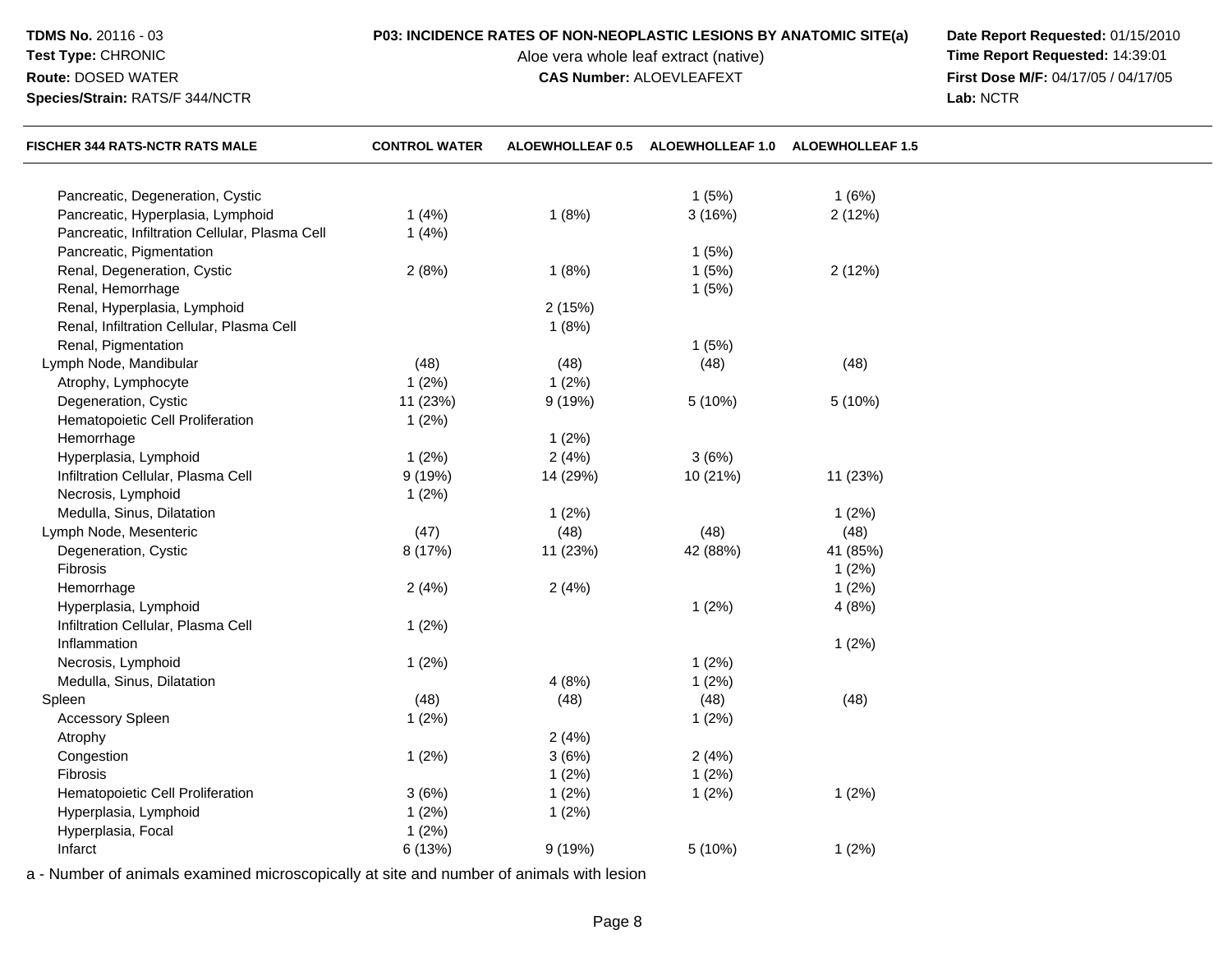| TDMS No. 20116 - 03<br>Test Type: CHRONIC             |                      | P03: INCIDENCE RATES OF NON-NEOPLASTIC LESIONS BY ANATOMIC SITE(a)<br>Aloe vera whole leaf extract (native) | Date Report Requested: 01/15/2010<br>Time Report Requested: 14:39:01<br>First Dose M/F: 04/17/05 / 04/17/05<br>Lab: NCTR |                         |  |
|-------------------------------------------------------|----------------------|-------------------------------------------------------------------------------------------------------------|--------------------------------------------------------------------------------------------------------------------------|-------------------------|--|
| Route: DOSED WATER<br>Species/Strain: RATS/F 344/NCTR |                      | <b>CAS Number: ALOEVLEAFEXT</b>                                                                             |                                                                                                                          |                         |  |
| FISCHER 344 RATS-NCTR RATS MALE                       | <b>CONTROL WATER</b> | <b>ALOEWHOLLEAF 0.5</b>                                                                                     | <b>ALOEWHOLLEAF 1.0</b>                                                                                                  | <b>ALOEWHOLLEAF 1.5</b> |  |
| Pigmentation                                          | 3(6%)                | 9(19%)                                                                                                      | 3(6%)                                                                                                                    | 6(13%)                  |  |
| Thrombus                                              | 1(2%)                |                                                                                                             | 1(2%)                                                                                                                    | 1(2%)                   |  |
| Capsule, Fibrosis                                     |                      |                                                                                                             | 1(2%)                                                                                                                    |                         |  |
| Lymphoid Follicle, Necrosis                           | 1(2%)                |                                                                                                             |                                                                                                                          |                         |  |
| Red Pulp, Hyperplasia                                 |                      |                                                                                                             | 1(2%)                                                                                                                    |                         |  |
| Thymus                                                | (46)                 | (47)                                                                                                        | (44)                                                                                                                     | (44)                    |  |
| Atrophy                                               | 38 (83%)             | 42 (89%)                                                                                                    | 39 (89%)                                                                                                                 | 40 (91%)                |  |
| Cyst                                                  | 1(2%)                | 2(4%)                                                                                                       |                                                                                                                          |                         |  |
| <b>Ectopic Thyroid</b>                                |                      | 1(2%)                                                                                                       |                                                                                                                          |                         |  |
| Hemorrhage                                            |                      |                                                                                                             |                                                                                                                          | 1(2%)                   |  |
| Epithelial Cell, Hyperplasia                          |                      |                                                                                                             | 1(2%)                                                                                                                    |                         |  |
| <b>INTEGUMENTARY SYSTEM</b>                           |                      |                                                                                                             |                                                                                                                          |                         |  |
| <b>Mammary Gland</b>                                  | (44)                 | (46)                                                                                                        | (48)                                                                                                                     | (41)                    |  |
| Galactocele                                           | 9(20%)               | 11 (24%)                                                                                                    | 11 (23%)                                                                                                                 | 10 (24%)                |  |
| Lactation                                             | 23 (52%)             | 19 (41%)                                                                                                    | 24 (50%)                                                                                                                 | 10 (24%)                |  |
| Alveolus, Hyperplasia                                 | 12 (27%)             | 14 (30%)                                                                                                    | 12 (25%)                                                                                                                 | 6(15%)                  |  |
| Skin                                                  | (48)                 | (48)                                                                                                        | (48)                                                                                                                     | (48)                    |  |
| Cyst Epithelial Inclusion                             | 1(2%)                | 1(2%)                                                                                                       |                                                                                                                          | 1(2%)                   |  |
| Inflammation                                          | 1(2%)                | 1(2%)                                                                                                       | 2(4%)                                                                                                                    |                         |  |
| Inflammation, Granulomatous                           |                      | 1(2%)                                                                                                       |                                                                                                                          |                         |  |
| Epidermis, Necrosis                                   | 1(2%)                |                                                                                                             |                                                                                                                          |                         |  |
| Fat, Subcutaneous Tissue, Necrosis                    |                      |                                                                                                             | 1(2%)                                                                                                                    |                         |  |
| Foot, Inflammation, Chronic                           |                      |                                                                                                             |                                                                                                                          | 1(2%)                   |  |
| Subcutaneous Tissue, Inflammation, Focal              |                      | 1(2%)                                                                                                       |                                                                                                                          |                         |  |
| Tail, Hyperkeratosis, Multifocal                      |                      |                                                                                                             | 1(2%)                                                                                                                    |                         |  |
| MUSCULOSKELETAL SYSTEM                                |                      |                                                                                                             |                                                                                                                          |                         |  |
| Bone                                                  | (0)                  | (2)                                                                                                         | (2)                                                                                                                      | (1)                     |  |
| Cartilage, Sternum, Degeneration                      |                      |                                                                                                             |                                                                                                                          | 1 (100%)                |  |
|                                                       |                      |                                                                                                             | 1(50%)                                                                                                                   |                         |  |
| Cranium, Periosteum, Hemorrhage<br>Bone, Femur        |                      |                                                                                                             |                                                                                                                          |                         |  |
|                                                       | (48)                 | (48)                                                                                                        | (48)                                                                                                                     | (48)                    |  |
| Osteopetrosis                                         | 1(2%)                |                                                                                                             |                                                                                                                          |                         |  |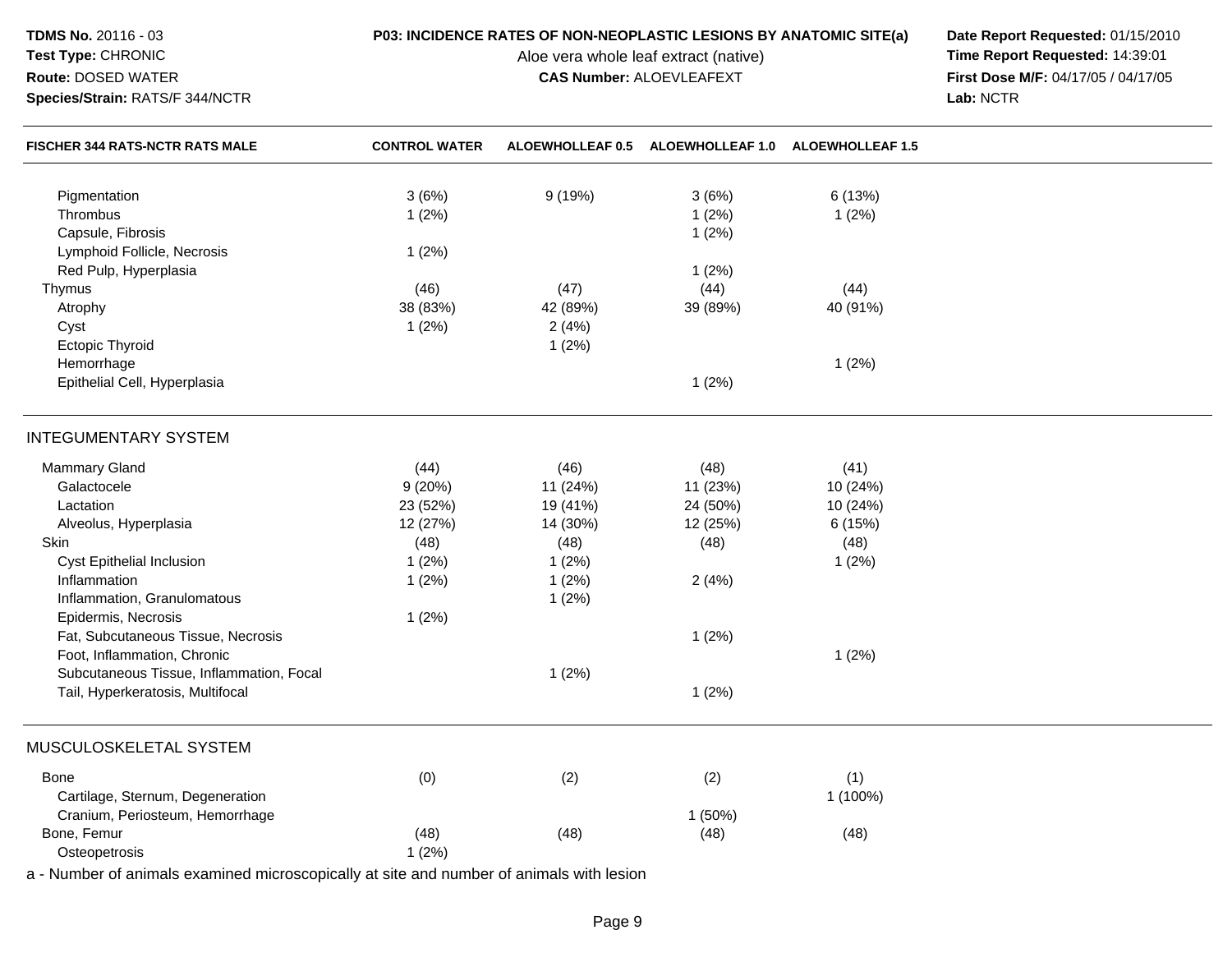**TDMS No.** 20116 - 03**Test Type:** CHRONIC

**Route:** DOSED WATER

**Species/Strain:** RATS/F 344/NCTR

Aloe vera whole leaf extract (native)<br>**CAS Number:** ALOEVLEAFEXT

**P03: INCIDENCE RATES OF NON-NEOPLASTIC LESIONS BY ANATOMIC SITE(a) Date Report Requested: 01/15/2010**<br>Aloe vera whole leaf extract (native) **Time Report Requested: 14:39:01 First Dose M/F:** 04/17/05 / 04/17/05<br>Lab: NCTR **Lab:** NCTR

| <b>FISCHER 344 RATS-NCTR RATS MALE</b>      | <b>CONTROL WATER</b> |          | ALOEWHOLLEAF 0.5 ALOEWHOLLEAF 1.0 ALOEWHOLLEAF 1.5 |         |  |
|---------------------------------------------|----------------------|----------|----------------------------------------------------|---------|--|
| <b>Skeletal Muscle</b>                      | (2)                  | (2)      | (0)                                                | (2)     |  |
| <b>NERVOUS SYSTEM</b>                       |                      |          |                                                    |         |  |
| <b>Brain</b>                                | (0)                  | (0)      | (1)                                                | (0)     |  |
| Brain, Brain Stem                           | (48)                 | (48)     | (48)                                               | (48)    |  |
| Hemorrhage                                  |                      | 1(2%)    | 1(2%)                                              |         |  |
| Hypothalamus, Compression                   | 11 (23%)             | 10 (21%) | 13 (27%)                                           | 9(19%)  |  |
| Brain, Cerebellum                           | (48)                 | (48)     | (48)                                               | (48)    |  |
| Compression                                 |                      |          | 1(2%)                                              |         |  |
| Hemorrhage                                  |                      |          | 2(4%)                                              |         |  |
| Brain, Cerebrum                             | (48)                 | (48)     | (48)                                               | (48)    |  |
| Hemorrhage                                  |                      |          |                                                    | 1(2%)   |  |
| Hydrocephalus                               |                      |          | 1(2%)                                              | 1(2%)   |  |
| Mineralization, Focal                       |                      |          | 1(2%)                                              |         |  |
| Spinal Cord                                 | (1)                  | (1)      | (0)                                                | (3)     |  |
| Hemorrhage                                  |                      |          |                                                    | 1(33%)  |  |
| RESPIRATORY SYSTEM                          |                      |          |                                                    |         |  |
| Lung                                        | (48)                 | (48)     | (48)                                               | (48)    |  |
| Granuloma                                   |                      |          | 1(2%)                                              | 1(2%)   |  |
| Hemorrhage                                  | 1(2%)                |          |                                                    | 1(2%)   |  |
| Infiltration Cellular, Lymphocyte           |                      | 1(2%)    |                                                    |         |  |
| Metaplasia, Osseous                         |                      |          |                                                    | 1(2%)   |  |
| Alveolar Epithelium, Hyperplasia            | 2(4%)                | 1(2%)    | 2(4%)                                              | 1(2%)   |  |
| Alveolus, Infiltration Cellular, Histiocyte | 3(6%)                | 3(6%)    | 10 (21%)                                           | 6 (13%) |  |
| Alveolus, Infiltration Cellular, Lymphocyte |                      |          | 1(2%)                                              |         |  |
| Alveolus, Inflammation                      | 2(4%)                |          | 3(6%)                                              | 2(4%)   |  |
| Mediastinum, Inflammation                   |                      |          | 1(2%)                                              |         |  |
| Nose                                        | (48)                 | (48)     | (47)                                               | (48)    |  |
| Foreign Body                                |                      |          | 1(2%)                                              |         |  |
| Fungus                                      | 1(2%)                |          | 1(2%)                                              |         |  |
| Inflammation                                | 4(8%)                | 3(6%)    | 4(9%)                                              | 1(2%)   |  |
| Goblet Cell, Hyperplasia                    | 1(2%)                | 1(2%)    | 1(2%)                                              | 2(4%)   |  |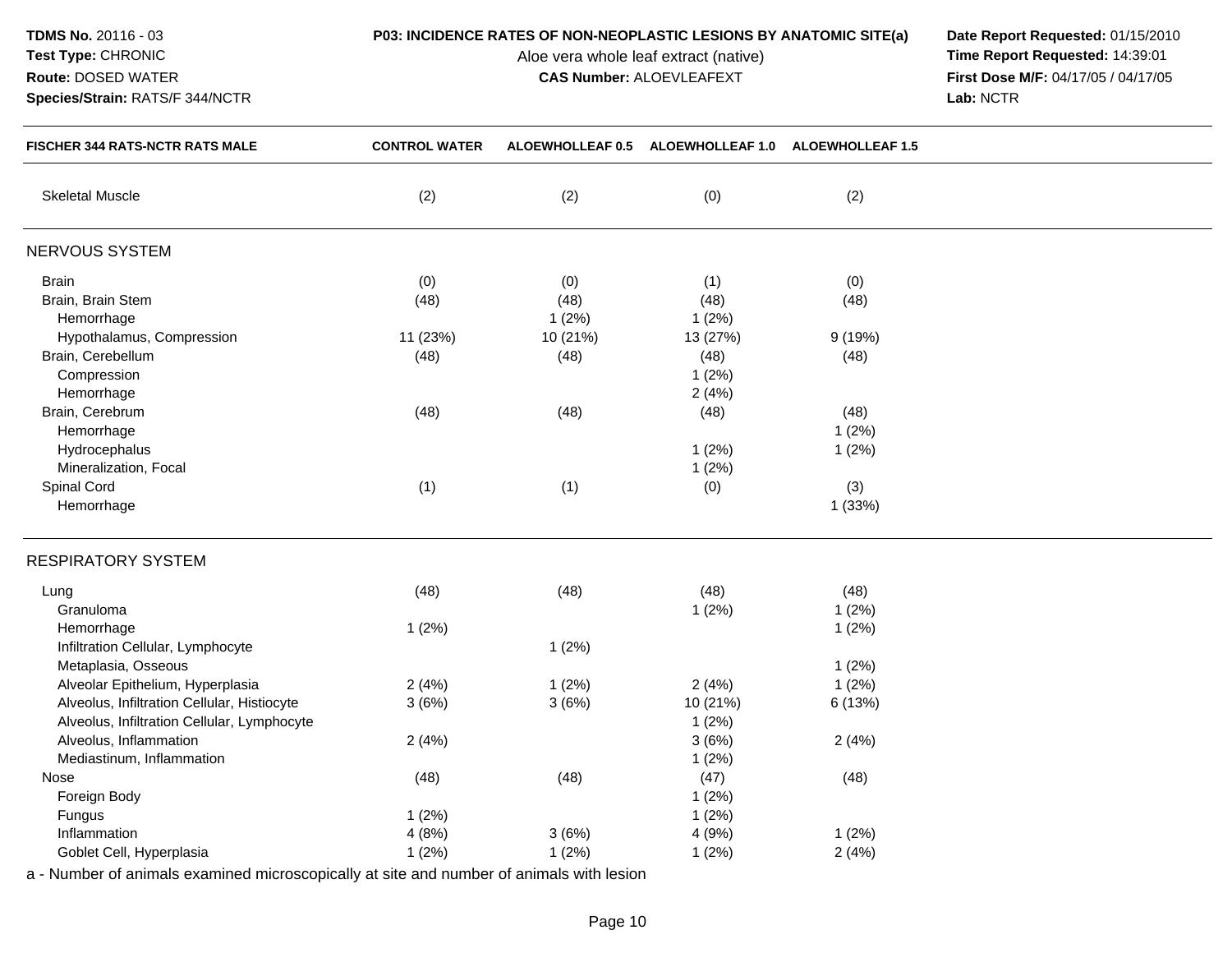| <b>TDMS No. 20116 - 03</b><br>Test Type: CHRONIC<br>Route: DOSED WATER<br>Species/Strain: RATS/F 344/NCTR | P03: INCIDENCE RATES OF NON-NEOPLASTIC LESIONS BY ANATOMIC SITE(a) | Date Report Requested: 01/15/2010<br>Time Report Requested: 14:39:01<br>First Dose M/F: 04/17/05 / 04/17/05<br>Lab: NCTR |                                   |                         |  |
|-----------------------------------------------------------------------------------------------------------|--------------------------------------------------------------------|--------------------------------------------------------------------------------------------------------------------------|-----------------------------------|-------------------------|--|
| <b>FISCHER 344 RATS-NCTR RATS MALE</b>                                                                    | <b>CONTROL WATER</b>                                               |                                                                                                                          | ALOEWHOLLEAF 0.5 ALOEWHOLLEAF 1.0 | <b>ALOEWHOLLEAF 1.5</b> |  |
| Trachea<br>Mucosa, Cyst                                                                                   | (48)                                                               | (48)<br>1(2%)                                                                                                            | (48)                              | (48)                    |  |
| SPECIAL SENSES SYSTEM                                                                                     |                                                                    |                                                                                                                          |                                   |                         |  |
| Eye<br>Cataract<br>Phthisis Bulbi                                                                         | (47)<br>2(4%)                                                      | (46)                                                                                                                     | (47)                              | (48)<br>2(4%)<br>1(2%)  |  |
| Retina, Degeneration                                                                                      | 5(11%)                                                             | 2(4%)                                                                                                                    |                                   | 4(8%)                   |  |
| Sclera, Metaplasia, Osseous<br>Harderian Gland<br>Atrophy                                                 | 2(4%)<br>(48)<br>1(2%)                                             | 1(2%)<br>(48)                                                                                                            | 1(2%)<br>(48)                     | 1(2%)<br>(48)           |  |
| Infiltration Cellular, Lymphocyte<br>Inflammation                                                         | 7 (15%)                                                            | 11 (23%)                                                                                                                 | 8 (17%)<br>1(2%)                  | 8 (17%)<br>2(4%)        |  |
| <b>Lacrimal Gland</b><br>Zymbal's Gland                                                                   | (0)<br>(0)                                                         | (1)<br>(2)                                                                                                               | (0)<br>(1)                        | (0)<br>(0)              |  |
| <b>URINARY SYSTEM</b>                                                                                     |                                                                    |                                                                                                                          |                                   |                         |  |
| Kidney<br>Hydronephrosis                                                                                  | (48)                                                               | (48)<br>1(2%)                                                                                                            | (48)<br>1(2%)                     | (48)                    |  |
| Nephropathy<br>Cortex, Cyst<br>Renal Tubule, Necrosis                                                     | 48 (100%)<br>2(4%)                                                 | 47 (98%)<br>1(2%)                                                                                                        | 48 (100%)                         | 45 (94%)<br>1(2%)       |  |
| <b>Urinary Bladder</b>                                                                                    | (48)                                                               | (48)                                                                                                                     | (48)                              | (48)                    |  |
| Dilatation<br>Hemorrhage                                                                                  | 1(2%)                                                              | 5 (10%)                                                                                                                  | 1(2%)                             | 2(4%)<br>1(2%)          |  |
| Hyperplasia<br>Inflammation                                                                               |                                                                    |                                                                                                                          | 1(2%)<br>1(2%)                    |                         |  |

\*\*\* END OF MALE \*\*\*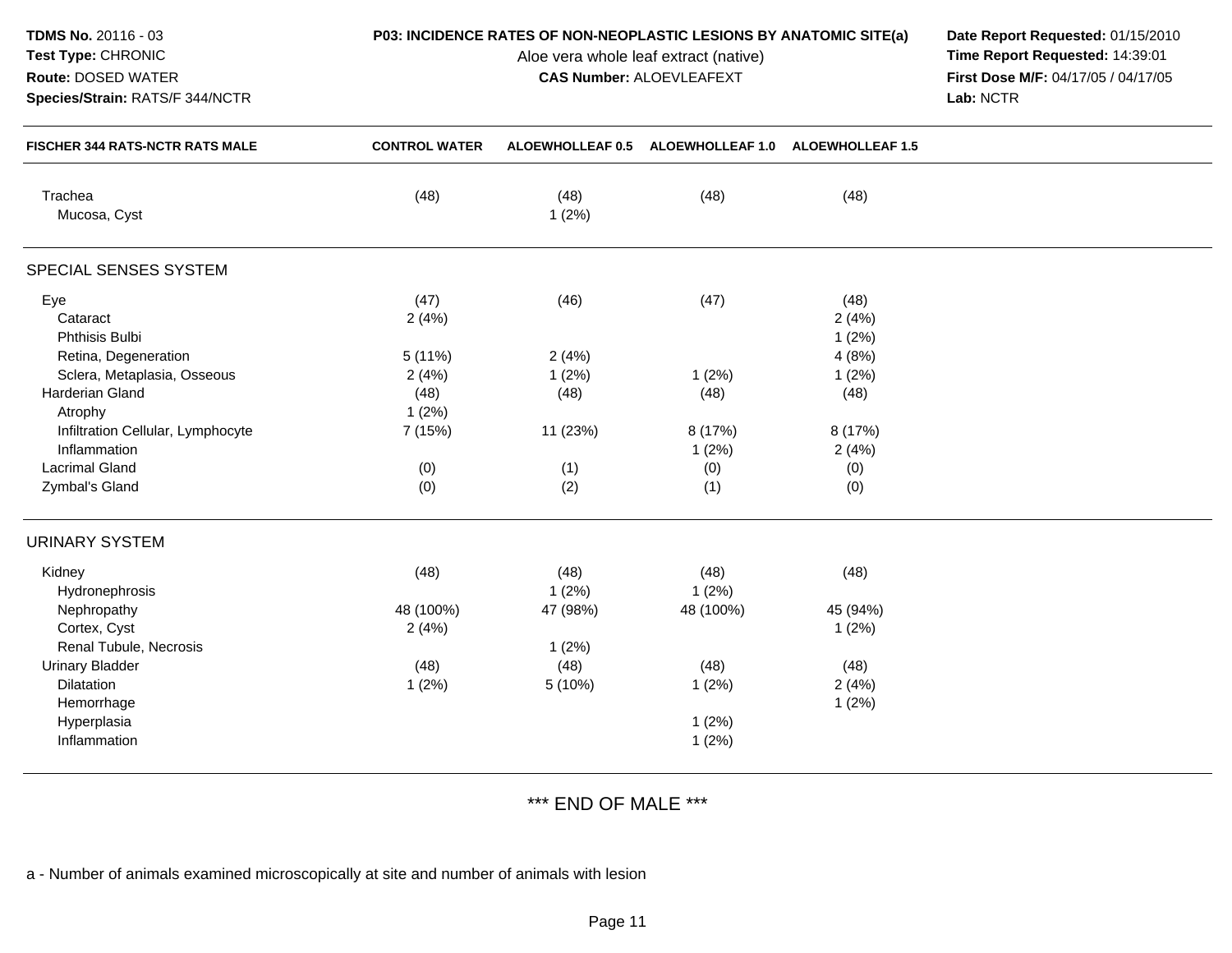Aloe vera whole leaf extract (native)<br>**CAS Number:** ALOEVLEAFEXT

**P03: INCIDENCE RATES OF NON-NEOPLASTIC LESIONS BY ANATOMIC SITE(a) Date Report Requested: 01/15/2010**<br>Aloe vera whole leaf extract (native) **Time Report Requested: 14:39:01 First Dose M/F:** 04/17/05 / 04/17/05<br>Lab: NCTR **Lab:** NCTR

| FISCHER 344 RATS-NCTR RATS FEMALE       | <b>CONTROL WATER</b>    |              | ALOEWHOLLEAF 0.5 ALOEWHOLLEAF 1.0 ALOEWHOLLEAF 1.5 |              |  |
|-----------------------------------------|-------------------------|--------------|----------------------------------------------------|--------------|--|
|                                         |                         |              |                                                    |              |  |
| <b>Disposition Summary</b>              |                         |              |                                                    |              |  |
| <b>Animals Initially In Study</b>       | 48                      | 48           | 48                                                 | 48           |  |
| <b>Early Deaths</b>                     |                         |              |                                                    |              |  |
| <b>Moribund Sacrifice</b>               | 15                      | 15           | 17                                                 | 20           |  |
| <b>Natural Death</b>                    | $\overline{\mathbf{2}}$ |              | 4                                                  | 5            |  |
| <b>Survivors</b>                        |                         |              |                                                    |              |  |
| <b>Moribund Sacrifice</b>               | $\mathbf{1}$            | $\mathbf{2}$ | $\mathbf{2}$                                       | $\mathbf 2$  |  |
| <b>Natural Death</b>                    |                         |              | $\mathbf 1$                                        | $\mathbf{1}$ |  |
| <b>Terminal Sacrifice</b>               | 30                      | 31           | 24                                                 | 20           |  |
| <b>Animals Examined Microscopically</b> | 48                      | 48           | 48                                                 | 48           |  |
| <b>ALIMENTARY SYSTEM</b>                |                         |              |                                                    |              |  |
| Esophagus                               | (48)                    | (47)         | (48)                                               | (48)         |  |
| Inflammation                            | 1(2%)                   |              |                                                    |              |  |
| Intestine Large, Ascending Colon        | (47)                    | (48)         | (46)                                               | (46)         |  |
| Dilatation                              |                         |              | 1(2%)                                              | 1(2%)        |  |
| Inflammation                            |                         | 1(2%)        | 1(2%)                                              | 2(4%)        |  |
| Lymphoid Tissue, Hyperplasia            |                         |              | 2(4%)                                              | 2(4%)        |  |
| Mucosa, Hyperplasia                     |                         | 40 (83%)     | 35 (76%)                                           | 39 (85%)     |  |
| Intestine Large, Cecum                  | (47)                    | (48)         | (47)                                               | (48)         |  |
| Dilatation                              |                         |              | 9(19%)                                             | 25 (52%)     |  |
| Inflammation                            |                         | 1(2%)        | 2(4%)                                              | 2(4%)        |  |
| Perforation                             |                         |              |                                                    | 1(2%)        |  |
| Lymphoid Tissue, Hyperplasia            |                         | 1(2%)        |                                                    | 2(4%)        |  |
| Mucosa, Hyperplasia                     |                         | 4(8%)        | 17 (36%)                                           | 27 (56%)     |  |
| Intestine Large, Colon                  | (0)                     | (0)          | (2)                                                | (1)          |  |
| Inflammation                            |                         |              | 1(50%)                                             |              |  |
| Necrosis                                |                         |              | 1(50%)                                             |              |  |
| Mucosa, Hyperplasia                     |                         |              | 1(50%)                                             |              |  |
| Intestine Large, Descending Colon       | (47)                    | (48)         | (46)                                               | (47)         |  |
| Inflammation                            |                         |              | 1(2%)                                              |              |  |
| Ulcer                                   |                         |              | 1(2%)                                              |              |  |
| Mucosa, Hyperplasia                     |                         | 17 (35%)     | 18 (39%)                                           | 27 (57%)     |  |
| Intestine Large, Rectum                 | (48)                    | (48)         | (47)                                               | (47)         |  |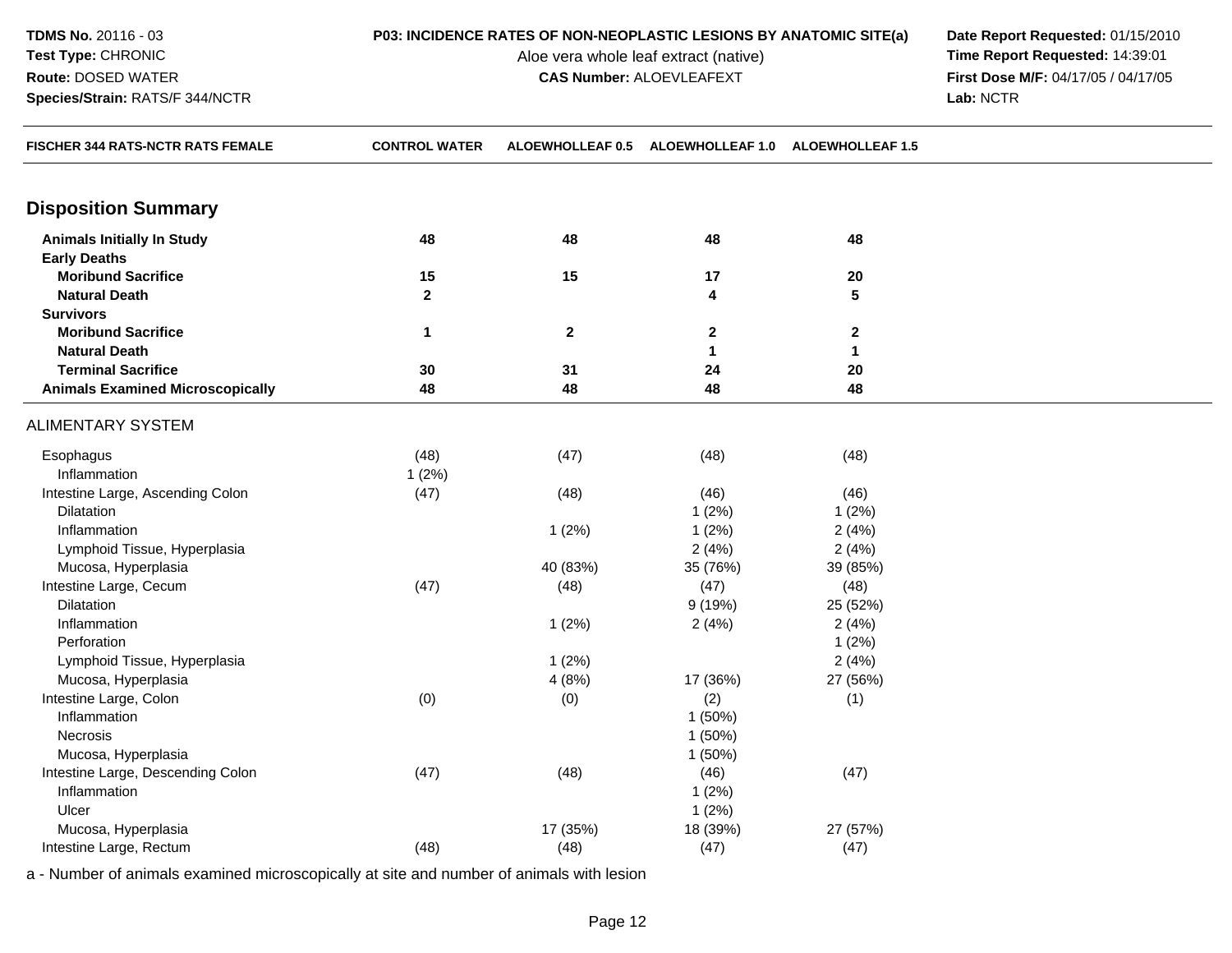### **Test Type:** CHRONIC

### **Route:** DOSED WATER

**Species/Strain:** RATS/F 344/NCTR

# **P03: INCIDENCE RATES OF NON-NEOPLASTIC LESIONS BY ANATOMIC SITE(a) Date Report Requested: 01/15/2010**<br>Aloe vera whole leaf extract (native) **Time Report Requested: 14:39:01**

Aloe vera whole leaf extract (native)<br>**CAS Number:** ALOEVLEAFEXT

**First Dose M/F:** 04/17/05 / 04/17/05<br>Lab: NCTR **Lab:** NCTR

| <b>FISCHER 344 RATS-NCTR RATS FEMALE</b> | <b>CONTROL WATER</b> | <b>ALOEWHOLLEAF 0.5</b> | <b>ALOEWHOLLEAF 1.0</b> | <b>ALOEWHOLLEAF 1.5</b> |  |
|------------------------------------------|----------------------|-------------------------|-------------------------|-------------------------|--|
| Polyarteritis                            |                      | 1(2%)                   |                         |                         |  |
| Mucosa, Hyperplasia                      |                      |                         |                         | 5(11%)                  |  |
| Intestine Large, Transverse Colon        | (47)                 | (48)                    | (46)                    | (46)                    |  |
| Dilatation                               |                      |                         | 1(2%)                   |                         |  |
| Inflammation                             |                      | 1(2%)                   | 1(2%)                   |                         |  |
| Lymphoid Tissue, Hyperplasia             |                      | 1(2%)                   | 1(2%)                   |                         |  |
| Mucosa, Hyperplasia                      |                      | 40 (83%)                | 33 (72%)                | 42 (91%)                |  |
| Intestine Small, Duodenum                | (48)                 | (48)                    | (48)                    | (48)                    |  |
| Inflammation                             |                      |                         | 1(2%)                   | $1(2\%)$                |  |
| Mucosa, Hyperplasia                      | 1(2%)                | 4(8%)                   | 5 (10%)                 | 2(4%)                   |  |
| Intestine Small, Ileum                   | (47)                 | (48)                    | (43)                    | (44)                    |  |
| Inflammation                             |                      | 1(2%)                   | 1(2%)                   |                         |  |
| Lymphoid Tissue, Hyperplasia             | 1(2%)                | 1(2%)                   | 1(2%)                   |                         |  |
| Mucosa, Hyperplasia                      |                      | 2(4%)                   | 2(5%)                   | 6(14%)                  |  |
| Intestine Small, Jejunum                 | (47)                 | (48)                    | (45)                    | (43)                    |  |
| Inflammation                             |                      | 2(4%)                   |                         |                         |  |
| Ulcer                                    |                      | 1(2%)                   |                         |                         |  |
| Lymphatic, Dilatation                    |                      | 1(2%)                   |                         |                         |  |
| Submucosa, Fibrosis                      |                      | 1(2%)                   |                         |                         |  |
| Liver                                    | (48)                 | (48)                    | (48)                    | (48)                    |  |
| Angiectasis                              |                      |                         | 1(2%)                   | $1(2\%)$                |  |
| <b>Basophilic Focus</b>                  |                      | 1(2%)                   |                         | 1(2%)                   |  |
| Basophilic Focus, Multiple               | 22 (46%)             | 27 (56%)                | 12 (25%)                | 13 (27%)                |  |
| <b>Cyst Multilocular</b>                 | $1(2\%)$             |                         |                         |                         |  |
| <b>Eosinophilic Focus</b>                | 5 (10%)              | 7 (15%)                 | 2(4%)                   | 1(2%)                   |  |
| Eosinophilic Focus, Multiple             |                      | 1(2%)                   |                         | 1(2%)                   |  |
| Granuloma                                | 21 (44%)             | 19 (40%)                | 20 (42%)                | 15 (31%)                |  |
| Hematopoietic Cell Proliferation         | 1(2%)                |                         |                         |                         |  |
| Hepatodiaphragmatic Nodule               | 4(8%)                | 2(4%)                   | 4(8%)                   | 2(4%)                   |  |
| Infiltration Cellular, Lymphocyte        | 1(2%)                | 3(6%)                   | 1(2%)                   | 3(6%)                   |  |
| Necrosis, Coagulative                    |                      |                         | 2(4%)                   |                         |  |
| Regeneration                             |                      |                         |                         | 1(2%)                   |  |
| <b>Tension Lipidosis</b>                 |                      |                         | 2(4%)                   |                         |  |
| Vacuolization Cytoplasmic                | 6 (13%)              | 9(19%)                  | 4(8%)                   | 5 (10%)                 |  |
| Bile Duct, Hyperplasia                   | 9(19%)               | 5 (10%)                 | 6 (13%)                 | 2(4%)                   |  |
| Caudate Lobe, Developmental Malformation |                      |                         | 4(8%)                   | 1(2%)                   |  |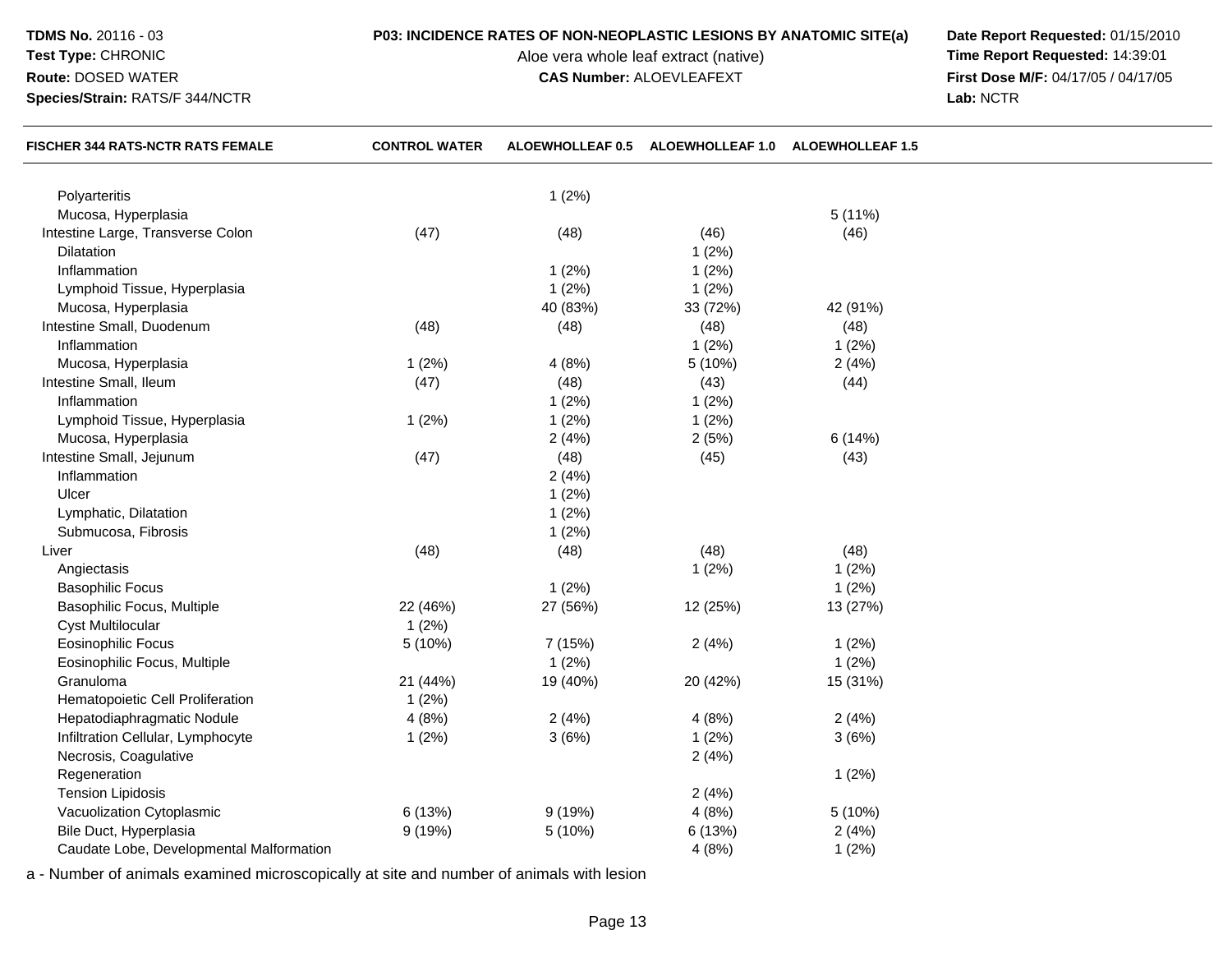**TDMS No.** 20116 - 03**Test Type:** CHRONIC

**Route:** DOSED WATER

**Species/Strain:** RATS/F 344/NCTR

Aloe vera whole leaf extract (native)<br>**CAS Number:** ALOEVLEAFEXT

**P03: INCIDENCE RATES OF NON-NEOPLASTIC LESIONS BY ANATOMIC SITE(a) Date Report Requested: 01/15/2010**<br>Aloe vera whole leaf extract (native) **Time Report Requested: 14:39:01 First Dose M/F:** 04/17/05 / 04/17/05<br>Lab: NCTR **Lab:** NCTR

| <b>FISCHER 344 RATS-NCTR RATS FEMALE</b>          | <b>CONTROL WATER</b> |           | ALOEWHOLLEAF 0.5 ALOEWHOLLEAF 1.0 ALOEWHOLLEAF 1.5 |          |  |
|---------------------------------------------------|----------------------|-----------|----------------------------------------------------|----------|--|
|                                                   |                      |           |                                                    |          |  |
| Caudate Lobe, Infarct                             |                      |           |                                                    | 1(2%)    |  |
| Centrilobular, Necrosis                           |                      |           |                                                    | 2(4%)    |  |
| Left Lateral Lobe, Developmental Malformation     | 4(8%)                | 2(4%)     | 3(6%)                                              | 1(2%)    |  |
| Left Lateral Lobe, Infarct                        |                      |           |                                                    | 1(2%)    |  |
| Median Lobe, Developmental Malformation           |                      |           |                                                    | 1(2%)    |  |
| Periportal, Inflammation, Chronic                 |                      |           | 1(2%)                                              | 1(2%)    |  |
| Right Lateral Lobe, Developmental<br>Malformation |                      |           | 2(4%)                                              |          |  |
| Mesentery                                         | (6)                  | (9)       | (10)                                               | (4)      |  |
| Polyarteritis                                     |                      | $1(11\%)$ | $1(10\%)$                                          |          |  |
| Thrombosis                                        |                      | $1(11\%)$ |                                                    |          |  |
| Fat, Necrosis                                     | 6 (100%)             | 8 (89%)   | 6(60%)                                             | 4 (100%) |  |
| Oral Mucosa                                       | (0)                  | (1)       | (1)                                                | (0)      |  |
| Pancreas                                          | (48)                 | (48)      | (48)                                               | (48)     |  |
| <b>Accessory Spleen</b>                           |                      |           | 1(2%)                                              |          |  |
| Polyarteritis                                     |                      | 1(2%)     | 1(2%)                                              |          |  |
| Acinar Cell, Atrophy                              | 10 (21%)             | 11 (23%)  | 17 (35%)                                           | 17 (35%) |  |
| <b>Proximal Colon</b>                             | (43)                 | (45)      | (42)                                               | (39)     |  |
| Dilatation                                        |                      |           | 1(2%)                                              |          |  |
| Foreign Body                                      |                      |           |                                                    | 1(3%)    |  |
| Inflammation                                      |                      | 2(4%)     | 11 (26%)                                           | 8 (21%)  |  |
| Ulcer                                             |                      | 1(2%)     | 2(5%)                                              | 1(3%)    |  |
| Mucosa, Hyperplasia                               |                      | 30 (67%)  | 33 (79%)                                           | 32 (82%) |  |
| Salivary Glands                                   | (48)                 | (48)      | (48)                                               | (48)     |  |
| Acinar Cell, Atrophy                              | 1(2%)                |           |                                                    |          |  |
| Stomach, Forestomach                              | (48)                 | (48)      | (48)                                               | (48)     |  |
| Edema                                             |                      | 2(4%)     | 2(4%)                                              | 1(2%)    |  |
| Hyperplasia                                       | 1(2%)                | 7 (15%)   | 10 (21%)                                           | 9(19%)   |  |
| Inflammation                                      |                      |           | 4(8%)                                              | 3(6%)    |  |
| Stomach, Glandular                                | (48)                 | (48)      | (48)                                               | (48)     |  |
| Edema                                             |                      | 1(2%)     |                                                    | 1(2%)    |  |
| Inflammation                                      |                      |           | 1(2%)                                              | 1(2%)    |  |
| Ulcer                                             |                      |           |                                                    | 1(2%)    |  |
| Mucosa, Hyperplasia                               |                      | 1(2%)     | 3(6%)                                              | 3(6%)    |  |
| Mucosa, Necrosis, Focal                           |                      | 1(2%)     |                                                    |          |  |
|                                                   |                      |           |                                                    |          |  |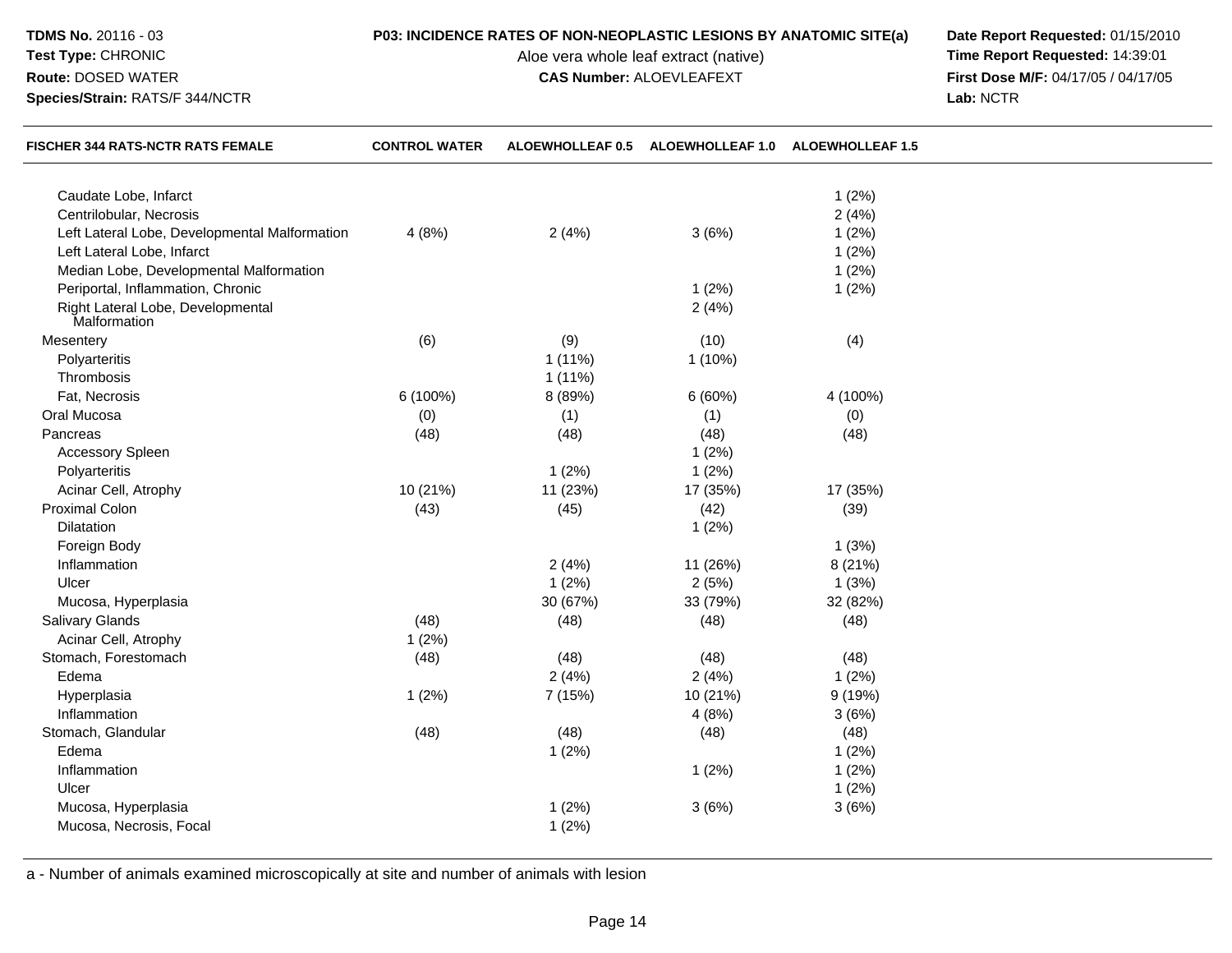| <b>TDMS No. 20116 - 03</b><br><b>Test Type: CHRONIC</b><br>Route: DOSED WATER<br>Species/Strain: RATS/F 344/NCTR | P03: INCIDENCE RATES OF NON-NEOPLASTIC LESIONS BY ANATOMIC SITE(a) | Date Report Requested: 01/15/2010<br>Time Report Requested: 14:39:01<br>First Dose M/F: 04/17/05 / 04/17/05<br>Lab: NCTR |                         |                         |  |
|------------------------------------------------------------------------------------------------------------------|--------------------------------------------------------------------|--------------------------------------------------------------------------------------------------------------------------|-------------------------|-------------------------|--|
| <b>FISCHER 344 RATS-NCTR RATS FEMALE</b>                                                                         | <b>CONTROL WATER</b>                                               | ALOEWHOLLEAF 0.5                                                                                                         | <b>ALOEWHOLLEAF 1.0</b> | <b>ALOEWHOLLEAF 1.5</b> |  |
| CARDIOVASCULAR SYSTEM                                                                                            |                                                                    |                                                                                                                          |                         |                         |  |
| Heart                                                                                                            | (48)                                                               | (48)                                                                                                                     | (48)                    | (48)                    |  |
| Cardiomyopathy                                                                                                   | 35 (73%)                                                           | 40 (83%)                                                                                                                 | 32 (67%)                | 33 (69%)                |  |
| Atrium, Thrombus                                                                                                 |                                                                    |                                                                                                                          | 1(2%)                   | 1(2%)                   |  |
| <b>ENDOCRINE SYSTEM</b>                                                                                          |                                                                    |                                                                                                                          |                         |                         |  |
| <b>Adrenal Cortex</b>                                                                                            | (48)                                                               | (48)                                                                                                                     | (48)                    | (48)                    |  |
| <b>Accessory Adrenal Cortical Nodule</b>                                                                         |                                                                    |                                                                                                                          | 1(2%)                   |                         |  |
| Angiectasis                                                                                                      | 31 (65%)                                                           | 25 (52%)                                                                                                                 | 20 (42%)                | 19 (40%)                |  |
| Atrophy                                                                                                          |                                                                    |                                                                                                                          |                         | 1(2%)                   |  |
| Fibrosis, Focal                                                                                                  | 1(2%)                                                              |                                                                                                                          |                         |                         |  |
| Hemorrhage                                                                                                       |                                                                    |                                                                                                                          |                         | 1(2%)                   |  |
| Hyperplasia, Focal                                                                                               |                                                                    | 2(4%)                                                                                                                    |                         | 2(4%)                   |  |
| Hypertrophy                                                                                                      | 1(2%)                                                              |                                                                                                                          |                         |                         |  |
| Hypertrophy, Focal                                                                                               | 2(4%)                                                              | 2(4%)                                                                                                                    | 6 (13%)                 | 1(2%)                   |  |
| Necrosis, Coagulative                                                                                            |                                                                    |                                                                                                                          |                         | 1(2%)                   |  |
| Vacuolization Cytoplasmic                                                                                        | 6(13%)                                                             | 7 (15%)                                                                                                                  | 5(10%)                  | 6 (13%)                 |  |
| Adrenal Medulla                                                                                                  | (47)                                                               | (46)                                                                                                                     | (48)                    | (47)                    |  |
| Angiectasis                                                                                                      | 2(4%)                                                              | 6 (13%)                                                                                                                  | 1(2%)                   | 6 (13%)                 |  |
| Hyperplasia, Focal                                                                                               |                                                                    | 1(2%)                                                                                                                    | 1(2%)                   | 1(2%)                   |  |
| Islets, Pancreatic                                                                                               | (48)                                                               | (48)                                                                                                                     | (47)                    | (48)                    |  |
| Parathyroid Gland                                                                                                | (47)                                                               | (45)                                                                                                                     | (46)                    | (47)                    |  |
| Hyperplasia, Focal                                                                                               | 1(2%)                                                              |                                                                                                                          |                         |                         |  |
| <b>Pituitary Gland</b>                                                                                           | (48)                                                               | (48)                                                                                                                     | (48)                    | (47)                    |  |
| Angiectasis                                                                                                      | 2(4%)                                                              | 1(2%)                                                                                                                    |                         | 1(2%)                   |  |
| Pigmentation                                                                                                     |                                                                    |                                                                                                                          |                         | 1(2%)                   |  |
| Pars Distalis, Cyst                                                                                              | 1(2%)                                                              | 5 (10%)                                                                                                                  | 4(8%)                   | 6 (13%)                 |  |
| Pars Distalis, Hyperplasia                                                                                       | 3(6%)                                                              | 3(6%)                                                                                                                    | 2(4%)                   | 4 (9%)                  |  |
| Pars Intermedia, Cyst                                                                                            |                                                                    |                                                                                                                          | 1(2%)                   | 1(2%)                   |  |
| Pars Nervosa, Cyst                                                                                               |                                                                    |                                                                                                                          |                         | 1(2%)                   |  |
| <b>Thyroid Gland</b>                                                                                             | (48)                                                               | (48)                                                                                                                     | (48)                    | (47)                    |  |
| C-cell, Hyperplasia                                                                                              | 15 (31%)                                                           | 13 (27%)                                                                                                                 | 8 (17%)                 | 3(6%)                   |  |
| Follicular Cell, Hyperplasia                                                                                     |                                                                    |                                                                                                                          |                         | 1(2%)                   |  |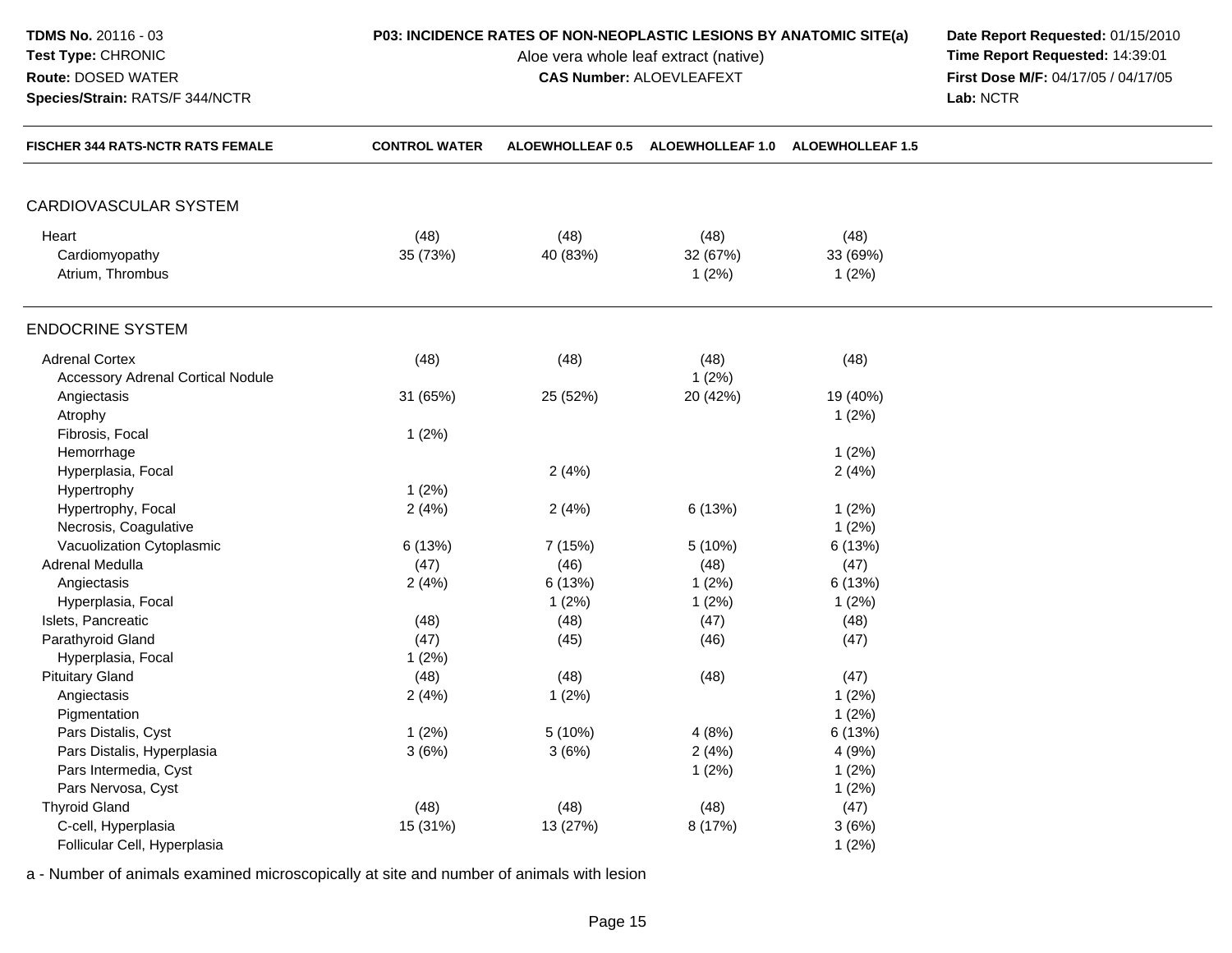| <b>TDMS No. 20116 - 03</b><br>Test Type: CHRONIC<br>Route: DOSED WATER<br>Species/Strain: RATS/F 344/NCTR | <b>P03: INCIDENCE RATES OF NON-NEOPLASTIC LESIONS BY ANATOMIC SITE(a)</b> | Date Report Requested: 01/15/2010<br>Time Report Requested: 14:39:01<br>First Dose M/F: 04/17/05 / 04/17/05<br>Lab: NCTR |                                   |                         |  |
|-----------------------------------------------------------------------------------------------------------|---------------------------------------------------------------------------|--------------------------------------------------------------------------------------------------------------------------|-----------------------------------|-------------------------|--|
| <b>FISCHER 344 RATS-NCTR RATS FEMALE</b>                                                                  | <b>CONTROL WATER</b>                                                      |                                                                                                                          | ALOEWHOLLEAF 0.5 ALOEWHOLLEAF 1.0 | <b>ALOEWHOLLEAF 1.5</b> |  |
| <b>GENERAL BODY SYSTEM</b>                                                                                |                                                                           |                                                                                                                          |                                   |                         |  |
| <b>Tissue NOS</b><br>Fat, Necrosis                                                                        | (0)                                                                       | (0)                                                                                                                      | (2)<br>1(50%)                     | (0)                     |  |
| <b>GENITAL SYSTEM</b>                                                                                     |                                                                           |                                                                                                                          |                                   |                         |  |
| <b>Clitoral Gland</b><br>Atrophy<br>Hyperplasia                                                           | (48)                                                                      | (48)                                                                                                                     | (48)<br>1(2%)                     | (48)<br>1(2%)           |  |
| Inflammation                                                                                              | 33 (69%)                                                                  | 26 (54%)                                                                                                                 | 30 (63%)                          | 30 (63%)                |  |
| Duct, Ectasia                                                                                             | 12 (25%)                                                                  | 15 (31%)                                                                                                                 | 8 (17%)                           | 8 (17%)                 |  |
| Duct, Hyperplasia                                                                                         | 2(4%)                                                                     |                                                                                                                          | 2(4%)                             | 5(10%)                  |  |
| Ovary                                                                                                     | (48)                                                                      | (48)                                                                                                                     | (48)                              | (48)                    |  |
| Atrophy                                                                                                   | 47 (98%)                                                                  | 44 (92%)                                                                                                                 | 42 (88%)                          | 47 (98%)                |  |
| Cyst                                                                                                      | 2(4%)                                                                     | 4(8%)                                                                                                                    | 6(13%)                            | 4(8%)                   |  |
| <b>Uterus</b>                                                                                             | (48)                                                                      | (48)                                                                                                                     | (48)                              | (48)                    |  |
| Hyperplasia, Focal                                                                                        | 2(4%)                                                                     | 1(2%)                                                                                                                    | 2(4%)                             | 5(10%)                  |  |
| Hypoplasia                                                                                                | 1(2%)                                                                     |                                                                                                                          |                                   |                         |  |
| Inflammation                                                                                              | 1(2%)                                                                     | 2(4%)                                                                                                                    |                                   | 2(4%)                   |  |
| Adventitia, Inflammation                                                                                  |                                                                           |                                                                                                                          | 1(2%)                             |                         |  |
| Bilateral, Horn, Dilatation                                                                               |                                                                           |                                                                                                                          |                                   | 1(2%)                   |  |
| Cervix, Mucocyte, Metaplasia                                                                              | 1(2%)                                                                     | 1(2%)                                                                                                                    |                                   |                         |  |
| Cervix, Muscularis, Hyperplasia                                                                           |                                                                           | 1(2%)                                                                                                                    |                                   |                         |  |
| Cervix, Muscularis, Hypertrophy                                                                           | 1(2%)                                                                     | 1(2%)                                                                                                                    | 1(2%)                             |                         |  |
| Endometrium, Hyperplasia, Cystic                                                                          | 10 (21%)                                                                  | 16 (33%)                                                                                                                 | 8 (17%)                           | 12 (25%)                |  |
| Horn, Dilatation                                                                                          | 1(2%)                                                                     | 2(4%)                                                                                                                    | 1(2%)                             |                         |  |
| Vagina                                                                                                    | (4)                                                                       | (3)                                                                                                                      | (2)                               | (4)                     |  |
| Dilatation                                                                                                | 1(25%)                                                                    | 1(33%)                                                                                                                   | 1(50%)                            |                         |  |
| Inflammation, Suppurative                                                                                 | 1(25%)                                                                    |                                                                                                                          |                                   | 3(75%)                  |  |
| Mucocyte, Hyperplasia                                                                                     | 3(75%)                                                                    | 1 (33%)                                                                                                                  | 2 (100%)                          | 4 (100%)                |  |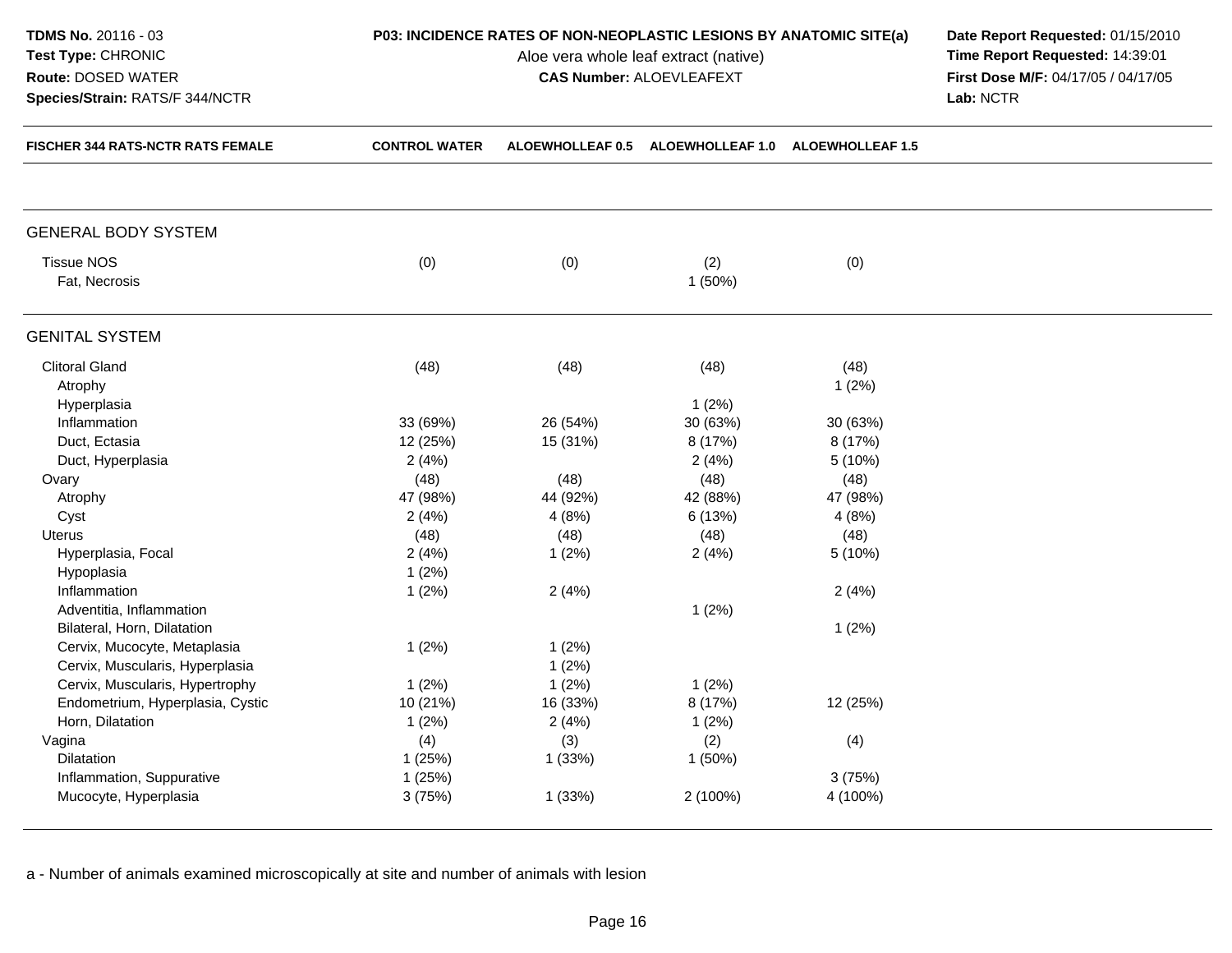Aloe vera whole leaf extract (native)<br>**CAS Number:** ALOEVLEAFEXT

**P03: INCIDENCE RATES OF NON-NEOPLASTIC LESIONS BY ANATOMIC SITE(a) Date Report Requested: 01/15/2010**<br>Aloe vera whole leaf extract (native) **Time Report Requested: 14:39:01 First Dose M/F:** 04/17/05 / 04/17/05<br>Lab: NCTR **Lab:** NCTR

| <b>FISCHER 344 RATS-NCTR RATS FEMALE</b> | <b>CONTROL WATER</b> | ALOEWHOLLEAF 0.5 | <b>ALOEWHOLLEAF 1.0</b> | <b>ALOEWHOLLEAF 1.5</b> |  |
|------------------------------------------|----------------------|------------------|-------------------------|-------------------------|--|
| <b>HEMATOPOIETIC SYSTEM</b>              |                      |                  |                         |                         |  |
| <b>Bone Marrow</b>                       | (48)                 | (48)             | (48)                    | (47)                    |  |
| Atrophy                                  |                      | 2(4%)            | 1(2%)                   |                         |  |
| Hyperplasia                              | 1(2%)                | 4(8%)            | 3(6%)                   | 1(2%)                   |  |
| Proliferation                            |                      |                  |                         | 1(2%)                   |  |
| Myeloid Cell, Hyperplasia                |                      |                  | 3(6%)                   | 1(2%)                   |  |
| Lymph Node                               | (9)                  | (7)              | (8)                     | (9)                     |  |
| Degeneration, Cystic                     |                      |                  | 2(25%)                  |                         |  |
| Lumbar, Degeneration, Cystic             | 2(22%)               |                  |                         |                         |  |
| Lumbar, Hyperplasia, Lymphoid            | $1(11\%)$            |                  |                         |                         |  |
| Mediastinal, Hemorrhage                  |                      | 1(14%)           | 2(25%)                  |                         |  |
| Mediastinal, Hyperplasia, Lymphoid       |                      |                  |                         | 1(11%)                  |  |
| Mediastinal, Polyarteritis               |                      | 1(14%)           |                         |                         |  |
| Mediastinal, Medulla, Sinus, Dilatation  |                      | 1(14%)           |                         |                         |  |
| Medulla, Pancreatic, Sinus, Dilatation   |                      |                  |                         | $1(11\%)$               |  |
| Pancreatic, Degeneration, Cystic         |                      |                  |                         | 1(11%)                  |  |
| Pancreatic, Hemorrhage                   |                      |                  | 1(13%)                  |                         |  |
| Pancreatic, Hyperplasia, Lymphoid        |                      | 1(14%)           |                         | $1(11\%)$               |  |
| Lymph Node, Mandibular                   | (48)                 | (47)             | (48)                    | (47)                    |  |
| Cyst                                     | 2(4%)                | 1(2%)            |                         |                         |  |
| Degeneration, Cystic                     | 2(4%)                | 3(6%)            | 3(6%)                   | 4 (9%)                  |  |
| Hyperplasia, Lymphoid                    | 1(2%)                |                  |                         | 1(2%)                   |  |
| Infiltration Cellular, Plasma Cell       | 7 (15%)              | 9(19%)           | 9(19%)                  | 4 (9%)                  |  |
| Medulla, Sinus, Dilatation               | 2(4%)                |                  |                         | 2(4%)                   |  |
| Lymph Node, Mesenteric                   | (46)                 | (47)             | (48)                    | (47)                    |  |
| Amyloid Deposition                       |                      |                  | 1(2%)                   | 1(2%)                   |  |
| Atrophy, Lymphocyte                      |                      |                  |                         | 4 (9%)                  |  |
| Degeneration, Cystic                     |                      | 16 (34%)         | 40 (83%)                | 43 (91%)                |  |
| Fibrosis                                 |                      |                  |                         | 1(2%)                   |  |
| Hemorrhage                               | 3(7%)                | 3(6%)            | 1(2%)                   |                         |  |
| Hyperplasia, Lymphoid                    |                      | 2(4%)            | 2(4%)                   | 3(6%)                   |  |
| Medulla, Sinus, Dilatation               | 1(2%)                | 3(6%)            | 1(2%)                   | 1(2%)                   |  |
| Spleen                                   | (48)                 | (48)             | (48)                    | (48)                    |  |
| <b>Accessory Spleen</b>                  | 2(4%)                | 1(2%)            |                         |                         |  |
| Atrophy                                  | 1(2%)                | 1(2%)            | 1(2%)                   | 2(4%)                   |  |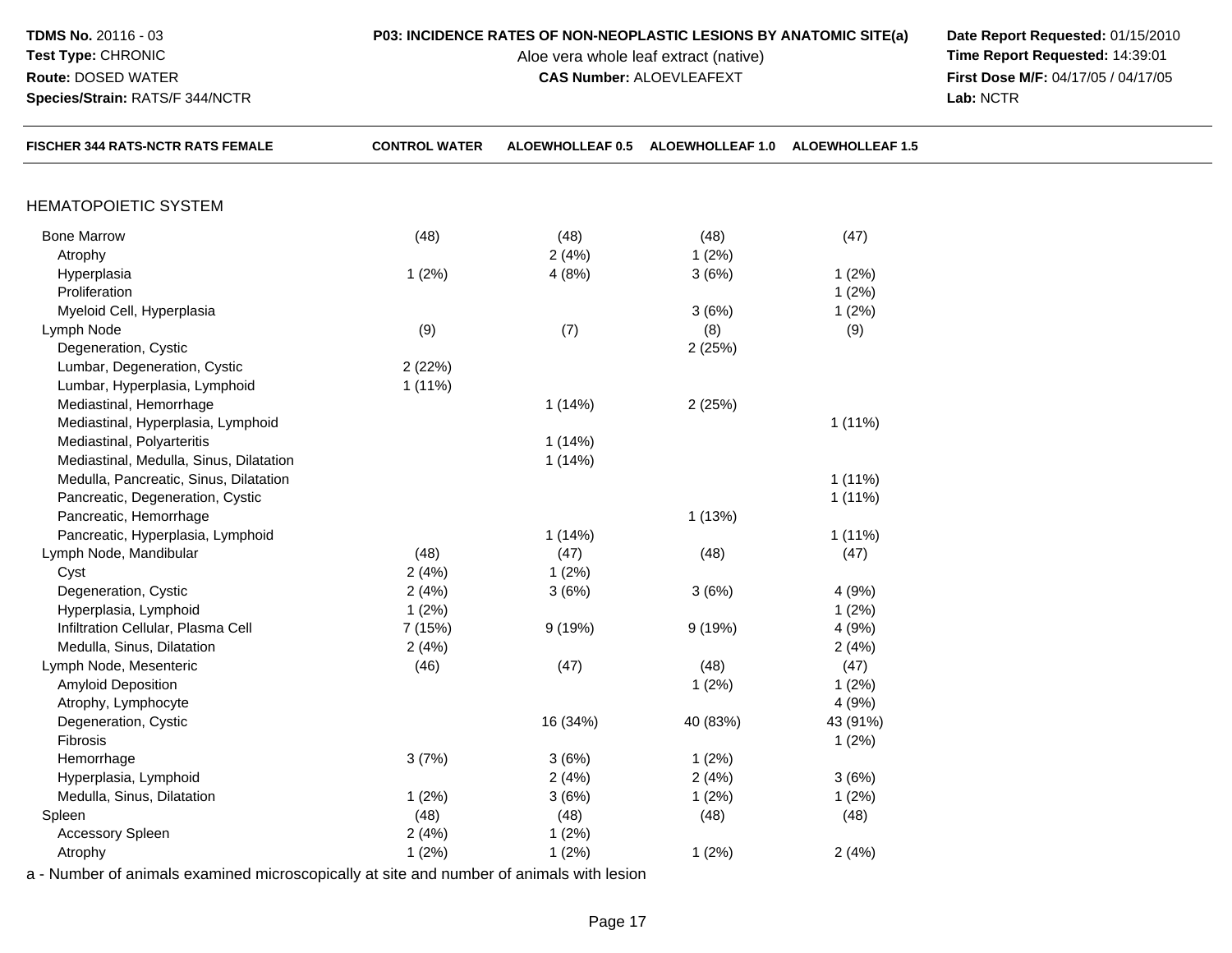| TDMS No. 20116 - 03<br>Test Type: CHRONIC<br>Route: DOSED WATER<br>Species/Strain: RATS/F 344/NCTR | P03: INCIDENCE RATES OF NON-NEOPLASTIC LESIONS BY ANATOMIC SITE(a) | Date Report Requested: 01/15/2010<br>Time Report Requested: 14:39:01<br>First Dose M/F: 04/17/05 / 04/17/05<br>Lab: NCTR |                         |                           |  |
|----------------------------------------------------------------------------------------------------|--------------------------------------------------------------------|--------------------------------------------------------------------------------------------------------------------------|-------------------------|---------------------------|--|
| <b>FISCHER 344 RATS-NCTR RATS FEMALE</b>                                                           | <b>CONTROL WATER</b>                                               | <b>ALOEWHOLLEAF 0.5</b>                                                                                                  | <b>ALOEWHOLLEAF 1.0</b> | <b>ALOEWHOLLEAF 1.5</b>   |  |
| <b>Fibrosis</b><br>Hematopoietic Cell Proliferation<br>Hyperplasia, Focal<br>Infarct               | 1(2%)<br>4(8%)<br>1(2%)<br>1(2%)                                   | 1(2%)<br>5 (10%)<br>2(4%)                                                                                                | 1(2%)<br>1(2%)          | 1(2%)<br>1(2%)<br>3(6%)   |  |
| Pigmentation<br>Thrombus<br>Red Pulp, Hyperplasia                                                  | 7 (15%)<br>2(4%)                                                   | 6(13%)<br>3(6%)                                                                                                          | 5 (10%)                 | 6 (13%)                   |  |
| Thymus<br>Atrophy<br>Cyst<br>Hemorrhage                                                            | (46)<br>43 (93%)<br>1(2%)                                          | (45)<br>44 (98%)<br>1(2%)                                                                                                | (45)<br>40 (89%)        | (44)<br>42 (95%)<br>1(2%) |  |
| <b>INTEGUMENTARY SYSTEM</b>                                                                        |                                                                    |                                                                                                                          |                         |                           |  |
| Mammary Gland                                                                                      | (47)                                                               | (48)                                                                                                                     | (48)                    | (47)                      |  |
| Galactocele                                                                                        | 3(6%)                                                              | 1(2%)                                                                                                                    | 3(6%)                   | 5 (11%)                   |  |
| Lactation                                                                                          | 27 (57%)                                                           | 28 (58%)                                                                                                                 | 24 (50%)                | 23 (49%)                  |  |
| Alveolus, Hyperplasia                                                                              | 27 (57%)                                                           | 38 (79%)                                                                                                                 | 28 (58%)                | 22 (47%)                  |  |
| Alveolus, Hypertrophy                                                                              | 1(2%)                                                              |                                                                                                                          |                         |                           |  |
| Skin                                                                                               | (48)                                                               | (48)                                                                                                                     | (48)                    | (48)                      |  |
| Cyst Epithelial Inclusion<br>Inflammation                                                          |                                                                    | 1(2%)                                                                                                                    | 1(2%)                   |                           |  |
| Epidermis, Hyperplasia                                                                             | 1(2%)                                                              |                                                                                                                          |                         | 1(2%)                     |  |
| Epidermis, Necrosis                                                                                | 1(2%)                                                              | 1(2%)                                                                                                                    |                         | 1(2%)                     |  |
| Foot, Hyperkeratosis                                                                               | 1(2%)                                                              |                                                                                                                          |                         |                           |  |
| MUSCULOSKELETAL SYSTEM                                                                             |                                                                    |                                                                                                                          |                         |                           |  |
| Bone<br>Cervical, Vertebra, Fracture                                                               | (0)                                                                | (2)<br>2 (100%)                                                                                                          | (0)                     | (0)                       |  |
| Bone, Femur<br>Fibrous Osteodystrophy                                                              | (48)                                                               | (48)<br>1(2%)                                                                                                            | (48)                    | (48)                      |  |
| Osteopetrosis                                                                                      | 8 (17%)                                                            | 3(6%)                                                                                                                    | 4(8%)                   | 5 (10%)                   |  |
| <b>Skeletal Muscle</b><br>Polyarteritis                                                            | (0)                                                                | (3)<br>1(33%)                                                                                                            | (0)                     | (2)                       |  |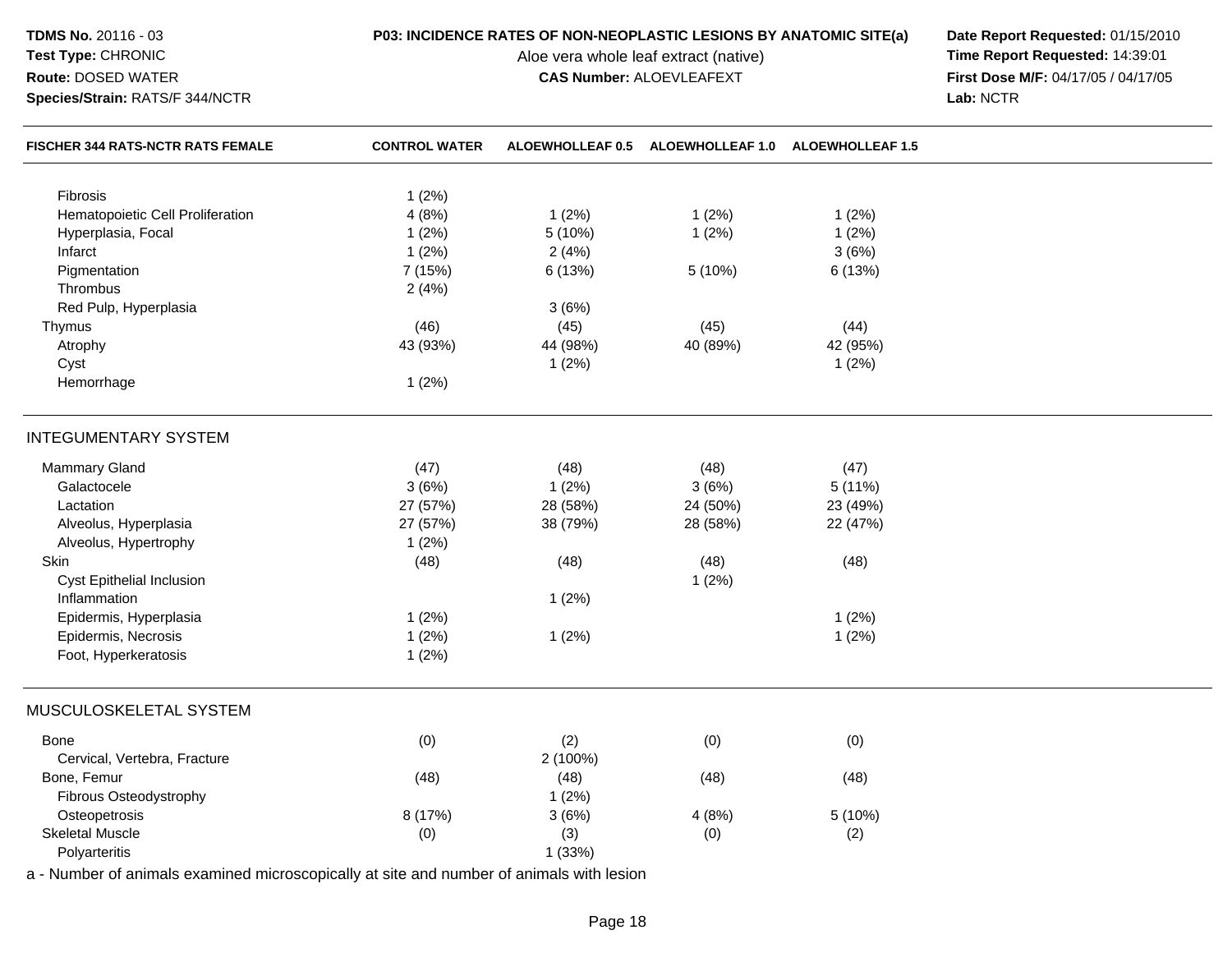**TDMS No.** 20116 - 03**Test Type:** CHRONIC

## **Route:** DOSED WATER

**Species/Strain:** RATS/F 344/NCTR

Aloe vera whole leaf extract (native)<br>**CAS Number:** ALOEVLEAFEXT

**P03: INCIDENCE RATES OF NON-NEOPLASTIC LESIONS BY ANATOMIC SITE(a) Date Report Requested: 01/15/2010**<br>Aloe vera whole leaf extract (native) **Time Report Requested: 14:39:01 First Dose M/F:** 04/17/05 / 04/17/05<br>Lab: NCTR **Lab:** NCTR

| <b>FISCHER 344 RATS-NCTR RATS FEMALE</b>    | <b>CONTROL WATER</b> | ALOEWHOLLEAF 0.5 | <b>ALOEWHOLLEAF 1.0</b> | <b>ALOEWHOLLEAF 1.5</b> |  |
|---------------------------------------------|----------------------|------------------|-------------------------|-------------------------|--|
| Diaphragm, Inflammation                     |                      | 1(33%)           |                         |                         |  |
| NERVOUS SYSTEM                              |                      |                  |                         |                         |  |
| Brain, Brain Stem                           | (48)                 | (48)             | (48)                    | (48)                    |  |
| Hypothalamus, Compression                   | 13 (27%)             | 14 (29%)         | 8 (17%)                 | 8 (17%)                 |  |
| Brain, Cerebellum                           | (48)                 | (48)             | (48)                    | (48)                    |  |
| Brain, Cerebrum                             | (48)                 | (48)             | (48)                    | (48)                    |  |
| Hemorrhage                                  |                      |                  | 1(2%)                   |                         |  |
| Hydrocephalus                               | 1(2%)                | 1(2%)            |                         |                         |  |
| <b>RESPIRATORY SYSTEM</b>                   |                      |                  |                         |                         |  |
| Lung                                        | (48)                 | (48)             | (48)                    | (48)                    |  |
| Granuloma                                   | 6(13%)               | 4(8%)            | 4(8%)                   | 3(6%)                   |  |
| Hemorrhage                                  |                      | 2(4%)            | 1(2%)                   |                         |  |
| Alveolar Epithelium, Hyperplasia            | 4(8%)                | 2(4%)            | 1(2%)                   |                         |  |
| Alveolus, Infiltration Cellular, Histiocyte | 13 (27%)             | 8 (17%)          | 9(19%)                  | 11 (23%)                |  |
| Alveolus, Inflammation                      | 3(6%)                | 4(8%)            | 2(4%)                   |                         |  |
| Artery, Mineralization                      |                      |                  | 1(2%)                   |                         |  |
| Nose                                        | (48)                 | (48)             | (48)                    | (48)                    |  |
| Inflammation                                | 1(2%)                | 6 (13%)          | 8 (17%)                 | 2(4%)                   |  |
| Osteopetrosis                               | 1(2%)                | 2(4%)            | 1(2%)                   | 2(4%)                   |  |
| Goblet Cell, Hyperplasia                    |                      | 1(2%)            | 1(2%)                   |                         |  |
| SPECIAL SENSES SYSTEM                       |                      |                  |                         |                         |  |
| Ear                                         | (0)                  | (0)              | (1)                     | (0)                     |  |
| Canal, External Ear, Inflammation           |                      |                  | 1 (100%)                |                         |  |
| Eye                                         | (48)                 | (48)             | (46)                    | (46)                    |  |
| Cataract                                    |                      | 2(4%)            | 1(2%)                   | 1(2%)                   |  |
| Hemorrhage                                  |                      | 1(2%)            |                         |                         |  |
| Phthisis Bulbi                              |                      | 1(2%)            |                         |                         |  |
| Retina, Degeneration                        | 4(8%)                | 8 (17%)          | 3(7%)                   | 3(7%)                   |  |
|                                             |                      |                  |                         |                         |  |